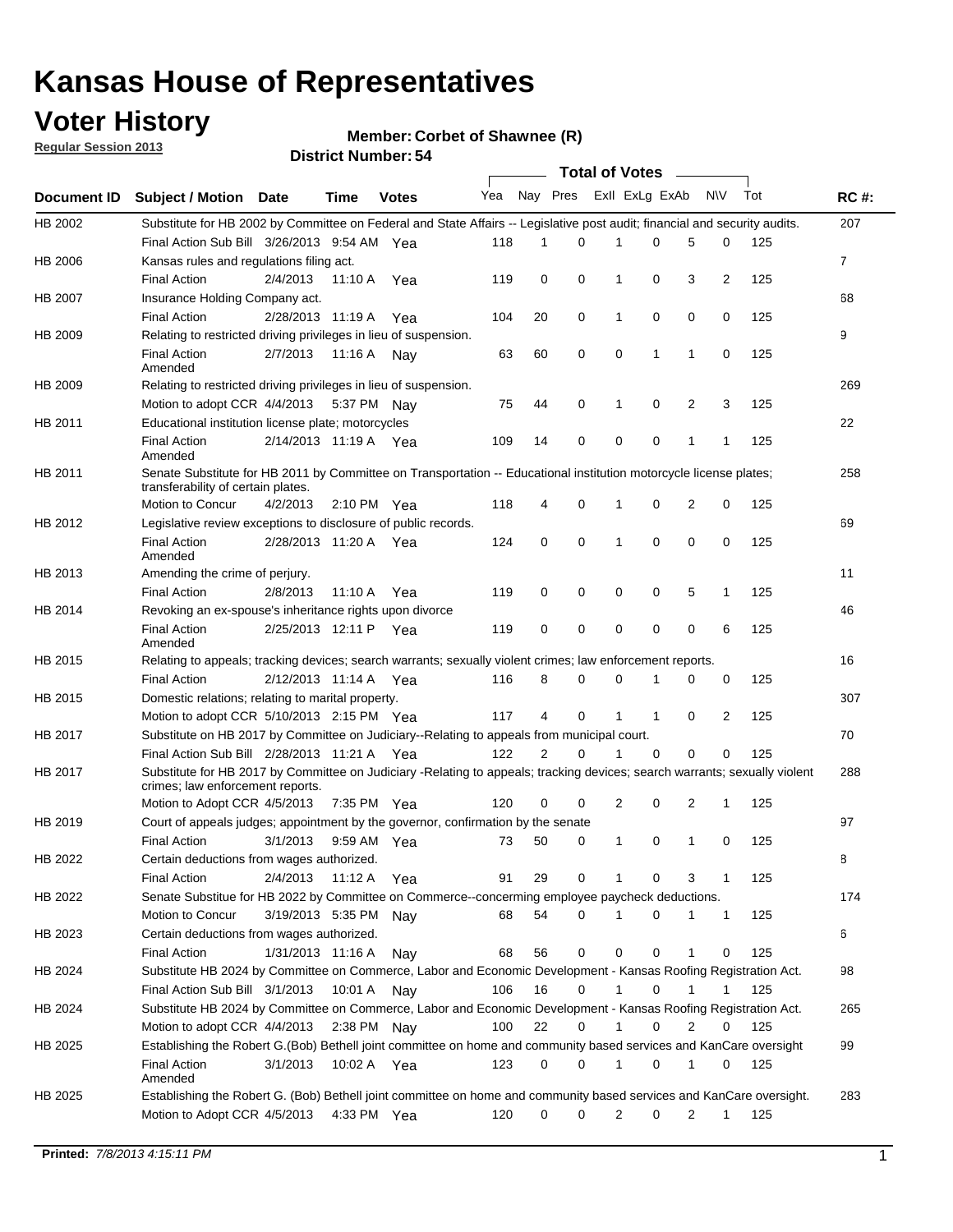## **Voter History**

**Member: Corbet of Shawnee (R)** 

**Regular Session 2013**

|             |                                                                                                                                                                                                                                                           |                       |         |              |     |          |             | <b>Total of Votes</b> |          |                |              |     |             |
|-------------|-----------------------------------------------------------------------------------------------------------------------------------------------------------------------------------------------------------------------------------------------------------|-----------------------|---------|--------------|-----|----------|-------------|-----------------------|----------|----------------|--------------|-----|-------------|
| Document ID | Subject / Motion Date                                                                                                                                                                                                                                     |                       | Time    | <b>Votes</b> | Yea | Nay Pres |             | Exll ExLg ExAb        |          |                | <b>NV</b>    | Tot | <b>RC#:</b> |
| HB 2028     | Providing for venue in Shawnee County District Court in certain forfeiture proceedings                                                                                                                                                                    |                       |         |              |     |          |             |                       |          |                |              |     | 12          |
|             | <b>Final Action</b><br>Amended                                                                                                                                                                                                                            | 2/8/2013              |         | 11:12 A Yea  | 119 | 1        | 0           | 0                     | 0        | 5              | 0            | 125 |             |
| HB 2028     | Providing for venue in Shawnee County District Court in certain forfeiture proceedings                                                                                                                                                                    |                       |         |              |     |          |             |                       |          |                |              |     | 199         |
|             | Motion to Concur                                                                                                                                                                                                                                          | 3/25/2013 9:36 AM Yea |         |              | 120 | 0        | 0           | 2                     | 0        | 2              | $\mathbf{1}$ | 125 |             |
| HB 2030     | Creating wounded warrior deer hunting permits for injured combat veterans.                                                                                                                                                                                |                       |         |              |     |          |             |                       |          |                |              |     | 25          |
|             | <b>Final Action</b><br>Amended                                                                                                                                                                                                                            | 2/15/2013 11:16 A Yea |         |              | 115 | 0        | 0           | 2                     | 2        | 3              | 3            | 125 |             |
| HB 2033     | Concerning the regulation of knives                                                                                                                                                                                                                       |                       |         |              |     |          |             |                       |          |                |              |     | 143         |
|             | <b>Final Action</b>                                                                                                                                                                                                                                       | 3/7/2013              | 12:12 P | Yea          | 93  | 28       | 0           | 1                     | 0        | 3              | 0            | 125 |             |
| HB 2033     | Concerning the regulation of knives.                                                                                                                                                                                                                      |                       |         |              |     |          |             |                       |          |                |              |     | 270         |
|             | Motion to adopt CCR 4/4/2013                                                                                                                                                                                                                              |                       |         | 5:43 PM Yea  | 95  | 26       | 0           | 1                     | 0        | 3              | 0            | 125 |             |
| HB 2034     | Human trafficking; crimes of commercial sexual exploitation of a child, selling sexual relations, promoting the sale of sexual<br>relations and buying sexual relations; children in need of care; staff secure faciliies.                                |                       |         |              |     |          |             |                       |          |                |              |     | 17          |
|             | <b>Final Action</b><br>Amended                                                                                                                                                                                                                            | 2/12/2013 11:16 A Yea |         |              | 124 | 0        | 0           | 0                     | 1        | 0              | 0            | 125 |             |
| HB 2034     | S Sub for HB 2034 by Committee on Judiciary - Human trafficking; crimes of commercial sexual exploitation of a child, selling 282<br>sexual relations, promoting the sale of sexual relations and buying sexual relations; children in need of care;staff |                       |         |              |     |          |             |                       |          |                |              |     |             |
|             | Motion to Adopt CCR 4/5/2013 4:18 PM Yea                                                                                                                                                                                                                  |                       |         |              | 120 | 0        | 0           | 2                     | 0        | 2              | 1            | 125 |             |
| HB 2035     | Cities; experience requirements for plumbers, electricians and certain mechanical contractors.                                                                                                                                                            |                       |         |              |     |          |             |                       |          |                |              |     | 29          |
|             | <b>Final Action</b>                                                                                                                                                                                                                                       | 2/18/2013 11:16 A Yea |         |              | 117 | 2        | 0           | 2                     | 0        | 4              | $\mathbf 0$  | 125 |             |
| HB 2037     | Public property; religious displays; other displays.                                                                                                                                                                                                      |                       |         |              |     |          |             |                       |          |                |              |     | 176         |
|             | <b>Final Action</b>                                                                                                                                                                                                                                       | 3/20/2013 10:27 A Yea |         |              | 120 | 3        | $\mathbf 0$ | 1                     | 0        | $\mathbf 1$    | $\mathbf 0$  | 125 |             |
| HB 2041     | Criminal history record information; definition; municipal court reporting; district court reporting.                                                                                                                                                     |                       |         |              |     |          |             |                       |          |                |              |     | 19          |
|             | <b>Final Action</b>                                                                                                                                                                                                                                       | 2/13/2013 11:23 A Yea |         |              | 119 | 3        | $\Omega$    | $\Omega$              | 0        | 3              | 0            | 125 |             |
| HB 2042     | Appraisal of property for taxation purposes; appeals; changes.                                                                                                                                                                                            |                       |         |              |     |          |             |                       |          |                |              |     | 158         |
|             | <b>Final Action</b><br>Amended                                                                                                                                                                                                                            | 3/18/2013 11:19 A Yea |         |              | 109 | 12       | 0           | $\overline{2}$        | 0        | $\overline{2}$ | $\mathbf 0$  | 125 |             |
| HB 2043     | Aggravated battery; driving under the influence.                                                                                                                                                                                                          |                       |         |              |     |          |             |                       |          |                |              |     | 100         |
|             | <b>Final Action</b><br>Amended                                                                                                                                                                                                                            | 3/1/2013              |         | 10:03 A Yea  | 123 | 0        | 0           | 1                     | 0        | 1              | 0            | 125 |             |
| HB 2043     | Senate Substitute for HB 2043 by Committee on Judiciary - Attorney general; duties and responsibilities; notice of intent to<br>seek the death penalty.                                                                                                   |                       |         |              |     |          |             |                       |          |                |              |     | 271         |
|             | Motion to adopt CCR 4/4/2013                                                                                                                                                                                                                              |                       |         | 5:48 PM Yea  | 121 | 0        | 0           |                       | 0        | 3              | 0            | 125 |             |
| HB 2044     | Increasing the penalty for a person who distributes a controlled substance that causes great bodily harm or death.                                                                                                                                        |                       |         |              |     |          |             |                       |          |                |              |     | 101         |
|             | <b>Final Action</b><br>Amended                                                                                                                                                                                                                            | 3/1/2013              |         | 10:05 A Yea  | 112 | 11       | $\Omega$    |                       | $\Omega$ |                | 0            | 125 |             |
| HB 2047     | Requiring certain municipalities to vote to increase property tax revenues over previous year when such increase exceeds<br>inflation; publication.                                                                                                       |                       |         |              |     |          |             |                       |          |                |              |     | 186         |
|             | <b>Final Action</b><br>Amended                                                                                                                                                                                                                            | 3/21/2013 11:29 A Yea |         |              | 68  | 53       | 0           | 1                     | 0        | 3              | 0            | 125 |             |
| HB 2049     | Kansas department of agriculture; increasing certain fees and eliminating sunsets on various program fees.                                                                                                                                                |                       |         |              |     |          |             |                       |          |                |              |     | 59          |
|             | <b>Final Action</b><br>Amended                                                                                                                                                                                                                            | 2/27/2013 12:23 P     |         | Nav          | 77  | 46       | 0           | 1                     | 0        | 1              | 0            | 125 |             |
| HB 2049     | Kansas department of agriculture; increasing certain fees; concerning sunsets on various program fees.                                                                                                                                                    |                       |         |              |     |          |             |                       |          |                |              |     | 324         |
|             | Motion to adopt CCR 6/2/2013                                                                                                                                                                                                                              |                       | 12:28 A | Nav          | 45  | 64       | 0           |                       | 0        | 6              | 9            | 125 |             |
| HB 2050     | Agriculture; agricultural chemical registration; pesticide business liablity insurance; repeal of the Kansas agricultural liming<br>materials act.                                                                                                        |                       |         |              |     |          |             |                       |          |                |              |     | 60          |
|             | <b>Final Action</b><br>Amended                                                                                                                                                                                                                            | 2/27/2013 12:25 P     |         | Yea          | 103 | 20       | 0           | 1                     | 0        | 1              | 0            | 125 |             |
| HB 2051     | Substitute for HB 2051 by Committee on Agriculture and Natural Resources--Amending provisions relating to dams,<br>obstructions, sstreams and water flex accounts and transfer permits.                                                                   |                       |         |              |     |          |             |                       |          |                |              |     | 50          |
|             | Final Action Sub Bill 2/26/2013 2:12 PM Yea                                                                                                                                                                                                               |                       |         |              | 117 | 2        | 0           | 0                     | 0        | 0              | 6            | 125 |             |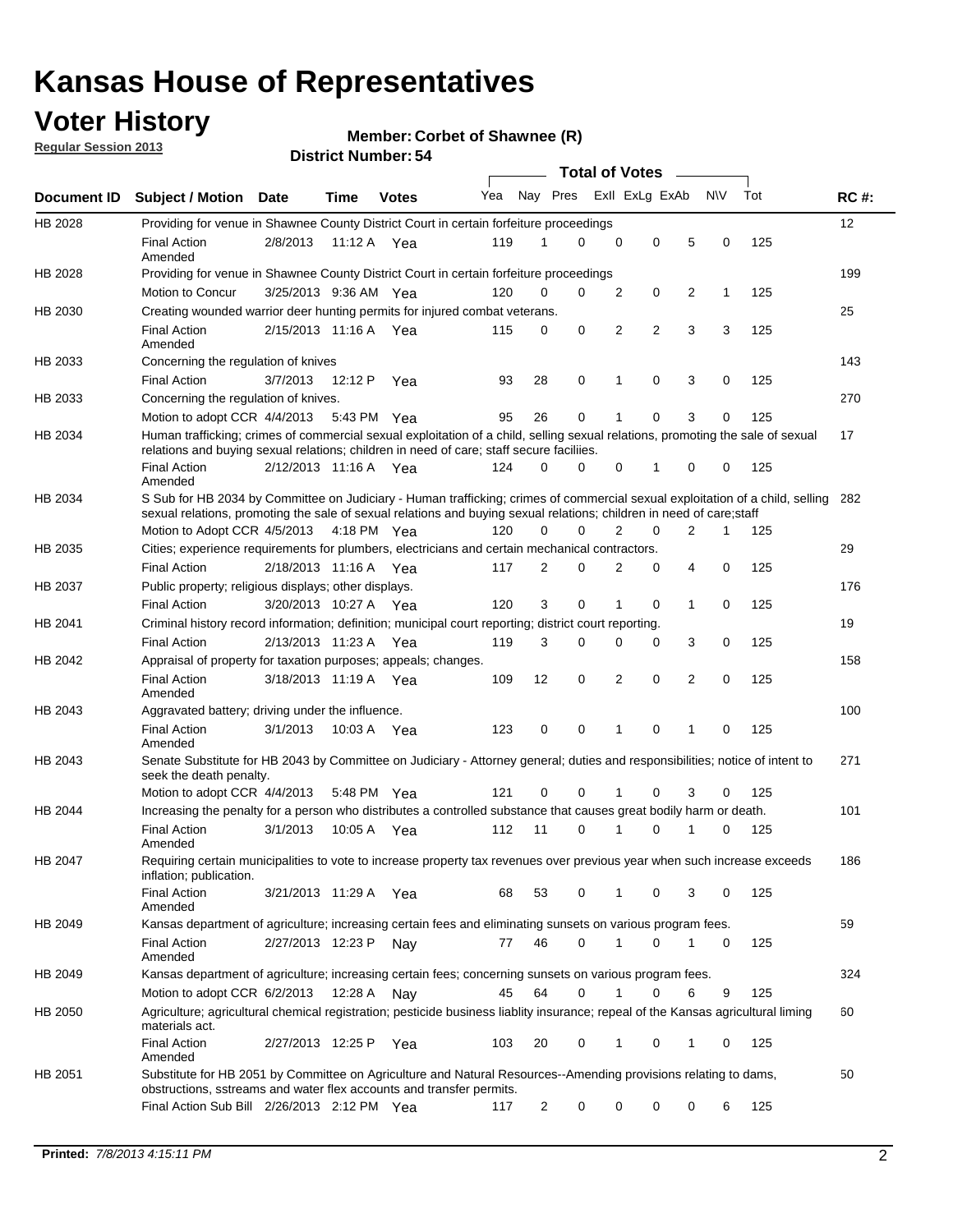## **Voter History**

**Member: Corbet of Shawnee (R)** 

**Regular Session 2013**

|             |                                                                                                                                                                                                                                          |                       |             | ט וסטוווער ועווווערו |     |                |          | <b>Total of Votes</b> |                | $\sim$         |                |                |     |             |
|-------------|------------------------------------------------------------------------------------------------------------------------------------------------------------------------------------------------------------------------------------------|-----------------------|-------------|----------------------|-----|----------------|----------|-----------------------|----------------|----------------|----------------|----------------|-----|-------------|
| Document ID | <b>Subject / Motion Date</b>                                                                                                                                                                                                             |                       | <b>Time</b> | <b>Votes</b>         | Yea |                | Nay Pres |                       | Exll ExLg ExAb |                |                | <b>NV</b>      | Tot | <b>RC#:</b> |
| HB 2052     | Discharging a firearm inside or into a city; unlawful acts; exceptions.                                                                                                                                                                  |                       |             |                      |     |                |          |                       |                |                |                |                |     | 155         |
|             | <b>Final Action</b><br>Amended                                                                                                                                                                                                           | 3/14/2013 11:20 A Yea |             |                      | 121 | $\overline{2}$ | 0        |                       | 0              | 0              | 2              | 0              | 125 |             |
| HB 2052     | Senate Substitute for HB 2052 by Committee on Federal and State Affairs - Concerning firearms; personal and family<br>protection act; concealed handguns in public building; other changes; unlawful discharge of a firearm inside city. |                       |             |                      |     |                |          |                       |                |                |                |                |     | 300         |
|             | Motion to Adopt CCR 4/5/2013 10:24 P Yea                                                                                                                                                                                                 |                       |             |                      | 104 | 16             | $\Omega$ |                       | 2              | 0              | 2              | 1              | 125 |             |
| HB 2055     | Personal and Familly Protection Act; public buildings; adequate security.                                                                                                                                                                |                       |             |                      |     |                |          |                       |                |                |                |                |     | 156         |
|             | <b>Final Action</b><br>Amended                                                                                                                                                                                                           | 3/14/2013 11:26 A Yea |             |                      | 84  | 38             | 0        |                       | 0              | 0              | 2              | 1              | 125 |             |
| HB 2057     | Concerning property taxation; relating to county appraisers; appointing interim appraiser.                                                                                                                                               |                       |             |                      |     |                |          |                       |                |                |                |                |     | 208         |
|             | <b>Final Action</b>                                                                                                                                                                                                                      | 3/26/2013 9:55 AM Yea |             |                      | 119 | 0              | 0        |                       | 1              | 0              | 5              | 0              | 125 |             |
| HB 2058     | Taxation of helium and certain other gases under mineral severance tax, and prohibition of certain refunds related thereto.                                                                                                              |                       |             |                      |     |                |          |                       |                |                |                |                |     | 159         |
|             | <b>Final Action</b>                                                                                                                                                                                                                      | 3/18/2013 11:21 A     |             | Nav                  | 119 | 2              | 0        |                       | $\overline{2}$ | $\Omega$       | 2              | $\Omega$       | 125 |             |
| HB 2059     | Income tax deductions and modifications and severance tax exemptions; basis of partner's interest and shareholder's stock;<br>statutory clarification.                                                                                   |                       |             |                      |     |                |          |                       |                |                |                |                |     | 14          |
|             | <b>Final Action</b><br>Amended                                                                                                                                                                                                           | 2/11/2013 11:42 A     |             | Yea                  | 122 | 2              | 0        |                       | 0              | 0              | 1              | 0              | 125 |             |
| HB 2059     | Income tax deductions and modifications and severance tax exemptions; basis of partner's interest and shareholder's stock;<br>statutory clarification.                                                                                   |                       |             |                      |     |                |          |                       |                |                |                |                |     | 293         |
|             | Motion to Concur                                                                                                                                                                                                                         | 4/5/2013              | 8:14 PM     | Nav                  | 0   | - 120          | 0        |                       | 2              | 0              | $\overline{2}$ | 1              | 125 |             |
| HB 2059     | Income tax rates, deductions and credits; rural opportunity zones; sales tax rates and distribution of revenue; severance tax;<br>and property tax exemptions for IRB property and property damaged by natural disaster.                 |                       |             |                      |     |                |          |                       |                |                |                |                |     | 322         |
|             | Motion to adopt CCR 6/2/2013                                                                                                                                                                                                             |                       | 12:11 A     | Nav                  | 69  | 45             | 0        |                       | $\mathbf{1}$   | 0              | 6              | 4              | 125 |             |
| HB 2060     | Prohibiting certain confined persons from receiving food sales tax refunds and homestead property tax refunds.                                                                                                                           |                       |             |                      |     |                |          |                       |                |                |                |                |     | 10          |
|             | <b>Final Action</b><br>Amended                                                                                                                                                                                                           | 2/7/2013              | 11:18 A     | Yea                  | 123 | $\mathbf 0$    | 0        |                       | $\Omega$       | 1              | 1              | 0              | 125 |             |
| HB 2065     | Creating the crime of home improvement fraud.                                                                                                                                                                                            |                       |             |                      |     |                |          |                       |                |                |                |                |     | 20          |
|             | <b>Final Action</b><br>Amended                                                                                                                                                                                                           | 2/13/2013 11:26 A Yea |             |                      | 106 | 16             | 0        |                       | $\mathbf 0$    | 0              | 3              | 0              | 125 |             |
| HB 2066     | Physical therapists; evaluation and treatment of patients.                                                                                                                                                                               |                       |             |                      |     |                |          |                       |                |                |                |                |     | 26          |
|             | <b>Final Action</b><br>Amended                                                                                                                                                                                                           | 2/15/2013 11:18 A Yea |             |                      | 98  | 16             | 0        |                       | 2              | $\overline{2}$ | 3              | 4              | 125 |             |
| HB 2067     | Board of nursing; assistant attorneys general.                                                                                                                                                                                           |                       |             |                      |     |                |          |                       |                |                |                |                |     | 15          |
|             | <b>Final Action</b>                                                                                                                                                                                                                      | 2/11/2013 11:44 A Yea |             |                      | 123 | 1              | 0        |                       | 0              | 0              | 1              | 0              | 125 |             |
| HB 2069     | Public policy; certain city ordinances and county resolutions declared void.                                                                                                                                                             |                       |             |                      |     |                |          |                       |                |                |                |                |     | 102         |
|             | <b>Final Action</b><br>Amended                                                                                                                                                                                                           | 3/1/2013              | 10:06 A     | Yea                  | 92  | 31             | $\Omega$ |                       | 1              | $\Omega$       | 1              | $\mathbf 0$    | 125 |             |
| HB 2069     | Public policy; certain city ordinances and county resolutions declared void.                                                                                                                                                             |                       |             |                      |     |                |          |                       |                |                |                |                |     | 292         |
|             | <b>Motion to Concur</b>                                                                                                                                                                                                                  | 4/5/2013              |             | 8:04 PM Yea          | 88  | 32             | 0        |                       | 2              | 0              | $\overline{2}$ | 1              | 125 |             |
| HB 2070     | Appearance bond conditions; surety and bounty hunter regulation.                                                                                                                                                                         |                       |             |                      |     |                |          |                       |                |                |                |                |     | 103         |
|             | <b>Final Action</b><br>Amended                                                                                                                                                                                                           | 3/1/2013              |             | 10:08 A Nay          | 122 | $\mathbf{1}$   | 0        |                       | $\mathbf{1}$   | 0              | 1              | 0              | 125 |             |
| HB 2074     | Cities and counties; solid waste disposal areas; restrictions.                                                                                                                                                                           |                       |             |                      |     |                |          |                       |                |                |                |                |     | 139         |
|             | <b>Emergency Final</b><br><b>Action Amend</b>                                                                                                                                                                                            | 3/1/2013              |             | 1:11 PM Yea          | 102 | 19             | 0        |                       | 1              | 0              | 1              | $\overline{2}$ | 125 |             |
| HB 2075     | Cities; qualifications and rehabilitation of abandoned property.                                                                                                                                                                         |                       |             |                      |     |                |          |                       |                |                |                |                |     | 61          |
|             | <b>Final Action</b><br>Amended                                                                                                                                                                                                           | 2/27/2013 12:27 P     |             | Nav                  | 72  | 51             | 0        |                       | 1              | 0              | 1              | 0              | 125 |             |
| HB 2077     | Granting professional licenses to military service members.<br><b>Final Action</b><br>Amended                                                                                                                                            | 2/26/2013 2:13 PM Yea |             |                      | 119 | 0              | 0        |                       | $\overline{2}$ | 0              | 2              | 2              | 125 | 51          |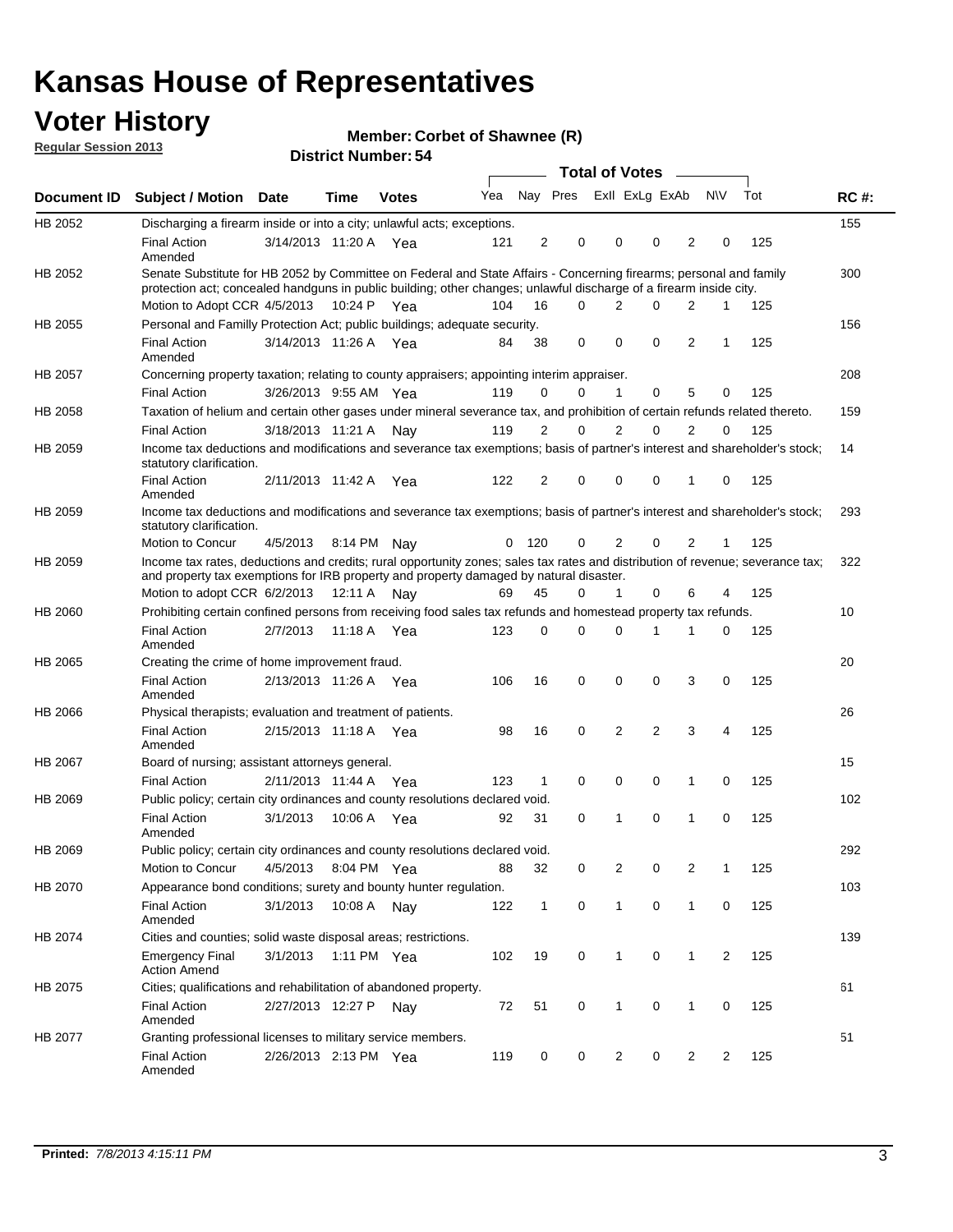## **Voter History**

**Member: Corbet of Shawnee (R)** 

**Regular Session 2013**

|                    |                                                                                                                                                                                                       |                       |             |              |     |          |   | <b>Total of Votes</b> |             |              |           |     |             |
|--------------------|-------------------------------------------------------------------------------------------------------------------------------------------------------------------------------------------------------|-----------------------|-------------|--------------|-----|----------|---|-----------------------|-------------|--------------|-----------|-----|-------------|
| <b>Document ID</b> | Subject / Motion Date                                                                                                                                                                                 |                       | <b>Time</b> | <b>Votes</b> | Yea | Nay Pres |   | Exll ExLg ExAb        |             |              | <b>NV</b> | Tot | <b>RC#:</b> |
| HB 2078            | Authorizing certain licensing boards to accept education, training or experience completed in the military towards licensure in<br>this state.                                                        |                       |             |              |     |          |   |                       |             |              |           |     | 52          |
|                    | <b>Final Action</b><br>Amended                                                                                                                                                                        | 2/26/2013 2:14 PM Yea |             |              | 119 | 0        | 0 | 2                     | 0           | 2            | 2         | 125 |             |
| HB 2078            | Authorizing certain licensing boards to accept education, training or experience of military service members towards obtaining 275<br>licensure in this state.                                        |                       |             |              |     |          |   |                       |             |              |           |     |             |
|                    | Motion to adopt CCR 4/5/2013                                                                                                                                                                          |                       | 11:42 A     | Yea          | 120 | 0        | 0 | 2                     | 0           | 3            | 0         | 125 |             |
| HB 2081            | Forfeiture of property related to violations of certain criminal acts.                                                                                                                                |                       |             |              |     |          |   |                       |             |              |           |     | 18          |
|                    | <b>Final Action</b><br>Amended                                                                                                                                                                        | 2/12/2013 11:17 A Yea |             |              | 124 | 0        | 0 | 0                     | 1           | 0            | 0         | 125 |             |
| HB 2081            | Forfeiture of property related to violations of certain criminal acts.                                                                                                                                |                       |             |              |     |          |   |                       |             |              |           |     | 306         |
|                    | Motion to adopt CCR 5/10/2013 10:38 A                                                                                                                                                                 |                       |             | Yea          | 121 | 0        | 0 | 1                     | 1           | 2            | 0         | 125 |             |
| HB 2083            | Public employees relations boards; assessment of certain costs.                                                                                                                                       |                       |             |              |     |          |   |                       |             |              |           |     | 104         |
|                    | <b>Final Action</b><br>Amended                                                                                                                                                                        | 3/1/2013              | 10:09 A     | Yea          | 87  | 36       | 0 | 1                     | 0           | 1            | 0         | 125 |             |
| HB 2084            | Tax credits for community services contributions; youth apprenticeship and entrepreneurship.                                                                                                          |                       |             |              |     |          |   |                       |             |              |           |     | 105         |
|                    | <b>Final Action</b><br>Amended                                                                                                                                                                        | 3/1/2013              | 10:11 A Yea |              | 120 | 3        | 0 | 1                     | 0           | 1            | 0         | 125 |             |
| HB 2084            | Tax credits for community services contributions; youth apprenticeship and entrepreneurship.                                                                                                          |                       |             |              |     |          |   |                       |             |              |           |     | 316         |
|                    | Sub Motion to Concur 5/24/2013 9:33 AM Nay                                                                                                                                                            |                       |             |              |     | 5 109    | 0 | 1                     | $\mathbf 0$ | 9            | 1         | 125 |             |
| HB 2086            | Eligible infrastructure costs for tax increment financing and community improvement districts; bond repayment tax revenue<br>pledge requirements.                                                     |                       |             |              |     |          |   |                       |             |              |           |     | 160         |
|                    | <b>Final Action</b>                                                                                                                                                                                   | 3/18/2013 11:24 A     |             | Yea          | 61  | 60       | 0 | 2                     | 0           | 2            | 0         | 125 |             |
| HB 2086            | Eligible infrastructure costs for tax increment financing and community improvement districts; bond repayment tax revenue<br>pledge requirements.                                                     |                       |             |              |     |          |   |                       |             |              |           |     | 173         |
|                    | <b>Final Action</b>                                                                                                                                                                                   | 3/19/2013 5:25 PM Yea |             |              | 81  | 41       | 0 | 1                     | 0           | 1            | 1         | 125 |             |
| HB 2091            | Publication of delinquent personal property tax statements.                                                                                                                                           |                       |             |              |     |          |   |                       |             |              |           |     | 161         |
|                    | <b>Final Action</b><br>Amended                                                                                                                                                                        | 3/18/2013 11:25 A     |             | Yea          | 81  | 40       | 0 | 2                     | $\mathbf 0$ | 2            | 0         | 125 |             |
| HB 2093            | Amending the crime of identity theft.                                                                                                                                                                 |                       |             |              |     |          |   |                       |             |              |           |     | 106         |
|                    | <b>Final Action</b><br>Amended                                                                                                                                                                        | 3/1/2013              | 10:12 A Yea |              | 123 | 0        | 0 | 1                     | 0           | 1            | $\Omega$  | 125 |             |
| HB 2093            | Senate Substitute for HB 2093 by Committee on Judiciary - Identity theft and identity fraud; unlawful acts concerning<br>computers; DNA testing and exculpatory evidence; murder in the first degree. |                       |             |              |     |          |   |                       |             |              |           |     | 289         |
|                    | Motion to Adopt CCR 4/5/2013 7:49 PM Yea                                                                                                                                                              |                       |             |              | 118 | 2        | 0 | 2                     | 0           | 2            | 1         | 125 |             |
| HB 2094            | Student electronic privacy at public and private postsecondary educational institutions.                                                                                                              |                       |             |              |     |          |   |                       |             |              |           |     | 164         |
|                    | <b>Final Action</b><br>Amended                                                                                                                                                                        | 3/19/2013 10:33 A     |             | Yea          | 123 | 0        | 0 | 1                     | 0           | 1            | 0         | 125 |             |
| HB 2096            | Local governmental entities and investment of public moneys.                                                                                                                                          |                       |             |              |     |          |   |                       |             |              |           |     | 23          |
|                    | <b>Final Action</b>                                                                                                                                                                                   | 2/14/2013 11:21 A Yea |             |              | 123 | 0        | 0 | 0                     | 0           | 1            | 1         | 125 |             |
| HB 2099            | Insurance- updating certain statutory references.                                                                                                                                                     |                       |             |              |     |          |   |                       |             |              |           |     | 71          |
|                    | <b>Final Action</b><br>Amended                                                                                                                                                                        | 2/28/2013 11:23 A Yea |             |              | 124 | 0        | 0 | $\mathbf{1}$          | 0           | 0            | 0         | 125 |             |
| HB 2101            | Interstate transmission siting compact.                                                                                                                                                               |                       |             |              |     |          |   |                       |             |              |           |     | 209         |
|                    | Final Action<br>Amended                                                                                                                                                                               | 3/26/2013 9:56 AM Yea |             |              | 118 | 1        | 0 | 1                     | 0           | 5            | 0         | 125 |             |
| HB 2105            | Substitute HB 2105 by Committee on Commerce, Labor and Economic Development - Employment security law.                                                                                                |                       |             |              |     |          |   |                       |             |              |           |     | 107         |
|                    | Final Action Sub Bill 3/1/2013                                                                                                                                                                        |                       | 10:13 A Yea |              | 88  | 35       | 0 |                       | 0           | 1            | 0         | 125 |             |
| HB 2105            | Substitute HB 2105 by Committee on Commerce, Labor and Economic Development - Employment security law.                                                                                                |                       |             |              |     |          |   |                       |             |              |           |     | 298         |
|                    | Motion to adopt CCR 4/5/2013                                                                                                                                                                          |                       | 9:46 PM Yea |              | 89  | 31       | 0 | 2                     | 0           | 2            | 1         | 125 |             |
|                    | Portable electronics insurance act.                                                                                                                                                                   |                       |             |              |     |          |   |                       |             |              |           |     | 133         |
| HB 2106            |                                                                                                                                                                                                       |                       |             |              |     |          |   |                       |             |              |           |     |             |
|                    | Emergency Final<br>Action                                                                                                                                                                             | 3/1/2013              | 1:03 PM Yea |              | 117 | 4        | 0 | $\mathbf{1}$          | 0           | $\mathbf{1}$ | 2         | 125 |             |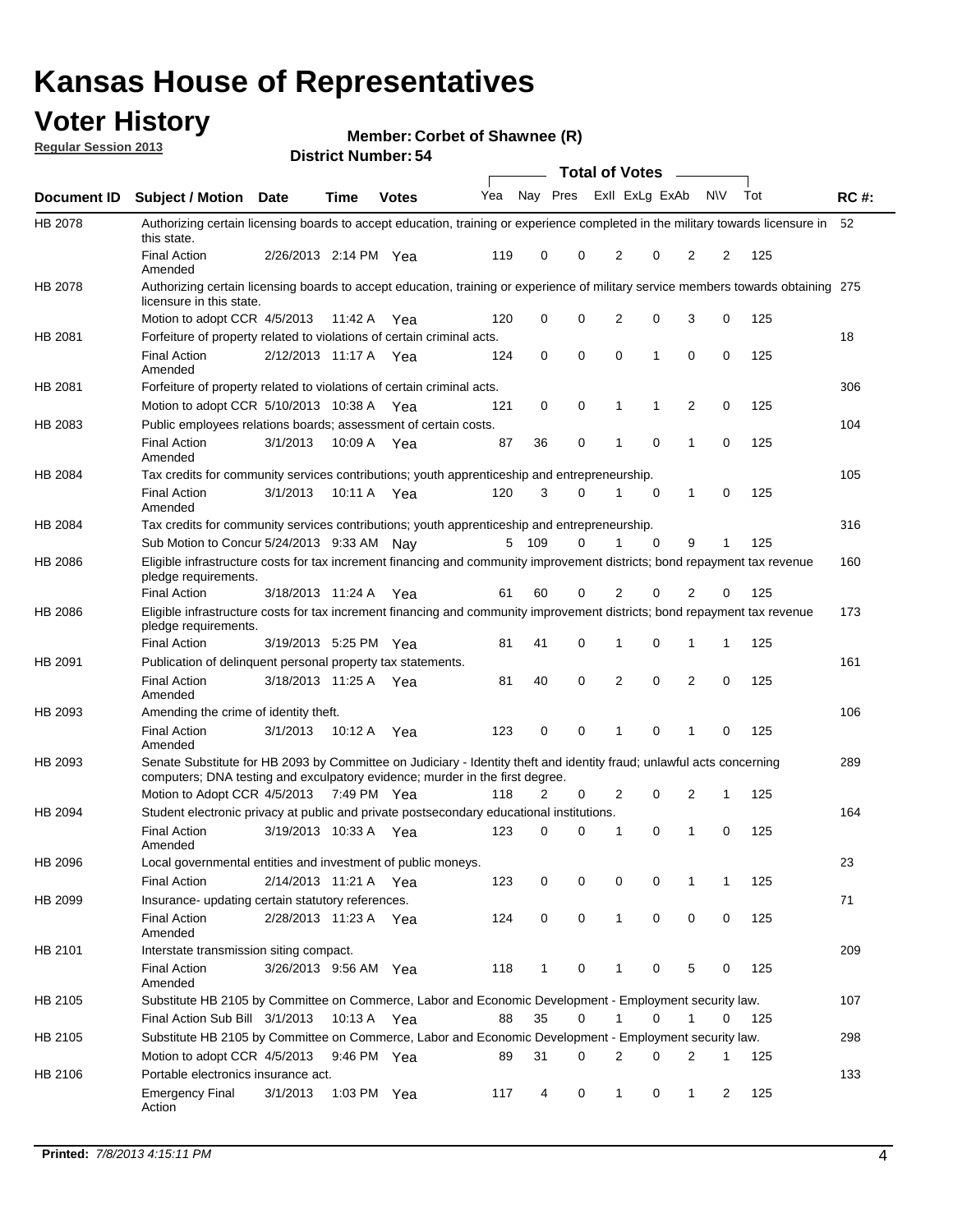## **Voter History**

**Member: Corbet of Shawnee (R)** 

**Regular Session 2013**

|             |                                                                                                                                                                                                                                                                      |                       |             |              |     |              |   | <b>Total of Votes</b>   |   | $\sim$         |                |     |             |
|-------------|----------------------------------------------------------------------------------------------------------------------------------------------------------------------------------------------------------------------------------------------------------------------|-----------------------|-------------|--------------|-----|--------------|---|-------------------------|---|----------------|----------------|-----|-------------|
| Document ID | <b>Subject / Motion</b>                                                                                                                                                                                                                                              | Date                  | <b>Time</b> | <b>Votes</b> | Yea |              |   | Nay Pres Exll ExLg ExAb |   |                | <b>NV</b>      | Tot | <b>RC#:</b> |
| HB 2107     | Insurance; enacting the electronic notice and document act.                                                                                                                                                                                                          |                       |             |              |     |              |   |                         |   |                |                |     | 134         |
|             | <b>Emergency Final</b><br><b>Action Amend</b>                                                                                                                                                                                                                        | 3/1/2013              | 1:04 PM Yea |              | 121 | 0            | 0 | 1                       | 0 | 1              | 2              | 125 |             |
| HB 2107     | Insurance; enacting the electronic notice and document act, return of premiums separate from the notice of adverse<br>underwriting decision, statutory updates, uninsurable health plan increase in lifetime limit, mandate lite, certain company<br>dividend plans. |                       |             |              |     |              |   |                         |   |                |                |     | 281         |
|             | Motion to Adopt CCR 4/5/2013                                                                                                                                                                                                                                         |                       | 4:06 PM Yea |              | 69  | 50           | 0 | $\overline{2}$          | 0 | 3              | 1              | 125 |             |
| HB 2109     | School finance; military pupil count.                                                                                                                                                                                                                                |                       |             |              |     |              |   |                         |   |                |                |     | 108         |
|             | <b>Final Action</b>                                                                                                                                                                                                                                                  | 3/1/2013              | 10:15 A     | Yea          | 104 | 19           | 0 | 1                       | 0 | $\mathbf{1}$   | 0              | 125 |             |
| HB 2109     | Enacting the Kansas children's protection act.                                                                                                                                                                                                                       |                       |             |              |     |              |   |                         |   |                |                |     | 277         |
|             | Motion to Adopt CCR 4/5/2013                                                                                                                                                                                                                                         |                       | 12:31 P Yea |              | 116 | 2            | 0 | 2                       | 0 | 3              | $\overline{2}$ | 125 |             |
| HB 2112     | Campaign finance; transfer of campaign money to another candidacy.                                                                                                                                                                                                   |                       |             |              |     |              |   |                         |   |                |                |     | 72          |
|             | <b>Final Action</b><br>Amended                                                                                                                                                                                                                                       | 2/28/2013 11:25 A Yea |             |              | 95  | 29           | 0 | 1                       | 0 | 0              | 0              | 125 |             |
| HB 2114     | Debt setoff; collection assistance fee.                                                                                                                                                                                                                              |                       |             |              |     |              |   |                         |   |                |                |     | 21          |
|             | <b>Final Action</b>                                                                                                                                                                                                                                                  | 2/13/2013 11:34 A     |             | Yea          | 90  | 32           | 0 | 0                       | 0 | 3              | 0              | 125 |             |
| HB 2115     | Relating to the employment of retired judges and justices.                                                                                                                                                                                                           |                       |             |              |     |              |   |                         |   |                |                |     | 73          |
|             | <b>Final Action</b>                                                                                                                                                                                                                                                  | 2/28/2013 11:27 A     |             | Yea          | 124 | 0            | 0 | 1                       | 0 | 0              | 0              | 125 |             |
| HB 2115     | Courts; employment of retired judges and justices; court debt setoff.                                                                                                                                                                                                |                       |             |              |     |              |   |                         |   |                |                |     | 309         |
|             | Motion to Adopt CCR 5/14/2013 2:14 PM Yea                                                                                                                                                                                                                            |                       |             |              | 100 | 13           | 0 | 1                       | 0 | 9              | 2              | 125 |             |
| HB 2118     | Preservation of historic property; environs authority deleted.                                                                                                                                                                                                       |                       |             |              |     |              |   |                         |   |                |                |     | 62          |
|             | <b>Final Action</b>                                                                                                                                                                                                                                                  | 2/27/2013 12:30 P     |             | Yea          | 99  | 24           | 0 |                         | 0 | 1              | 0              | 125 |             |
| HB 2120     | Updating provisions relating to the Kansas bureau of investigations DNA database.                                                                                                                                                                                    |                       |             |              |     |              |   |                         |   |                |                |     | 109         |
|             | <b>Final Action</b><br>Amended                                                                                                                                                                                                                                       | 3/1/2013              | 10:16 A     | Nay          | 121 | 2            | 0 | 1                       | 0 | 1              | 0              | 125 |             |
| HB 2120     | Updating provisions relating to DNA collection and DNA evidence; amending the definition of a bet for purposes of the Kansas 302                                                                                                                                     |                       |             |              |     |              |   |                         |   |                |                |     |             |
|             | criminal code; sentencing for possession of a firearm during a drug felony<br>Motion to adopt CCR 5/9/2013                                                                                                                                                           |                       | 11:32 A     | Nav          | 74  | 49           | 0 |                         | 0 | 1              | 0              | 125 |             |
| HB 2122     | Real estate brokers and salespersons; licensing requirements; sales transaction requirements.                                                                                                                                                                        |                       |             |              |     |              |   |                         |   |                |                |     | 37          |
|             | <b>Final Action</b><br>Amended                                                                                                                                                                                                                                       | 2/20/2013 11:13 A Yea |             |              | 121 | 1            | 0 |                         | 0 | $\overline{2}$ | 0              | 125 |             |
| HB 2125     | Increasing real estate broker's and salesperson's license fees.                                                                                                                                                                                                      |                       |             |              |     |              |   |                         |   |                |                |     | 38          |
|             | <b>Final Action</b>                                                                                                                                                                                                                                                  | 2/20/2013 12:16 P     |             | Nav          | 71  | 50           | 1 | 0                       | 0 | 0              | 3              | 125 |             |
| HB 2128     | Open records act; exceptions.                                                                                                                                                                                                                                        |                       |             |              |     |              |   |                         |   |                |                |     | 74          |
|             | <b>Final Action</b><br>Amended                                                                                                                                                                                                                                       | 2/28/2013 11:28 A     |             | Yea          | 124 | 0            | 0 | 1                       | 0 | 0              | 0              | 125 |             |
| HB 2128     | Open records act; exceptions.                                                                                                                                                                                                                                        |                       |             |              |     |              |   |                         |   |                |                |     | 259         |
|             | Motion to Concur                                                                                                                                                                                                                                                     | 4/3/2013              | 10:29 A     | Yea          | 119 | 0            | 0 |                         | 0 | 3              | 2              | 125 |             |
| HB 2130     | Elections; petition circulators.                                                                                                                                                                                                                                     |                       |             |              |     |              |   |                         |   |                |                |     | 30          |
|             | <b>Final Action</b>                                                                                                                                                                                                                                                  | 2/18/2013 11:17 A     |             | Yea          | 118 | $\mathbf{1}$ | 0 | $\overline{2}$          | 0 | 4              | 0              | 125 |             |
| HB 2135     | Property tax exemption; military housing.                                                                                                                                                                                                                            |                       |             |              |     |              |   |                         |   |                |                |     | 162         |
|             | <b>Final Action</b>                                                                                                                                                                                                                                                  | 3/18/2013 11:27 A     |             | Yea          | 117 | 4            | 0 | $\overline{c}$          | 0 | $\overline{2}$ | 0              | 125 |             |
| HB 2138     | Repealing statutes related to oil and gas.                                                                                                                                                                                                                           |                       |             |              |     |              |   |                         |   |                |                |     | 53          |
|             | <b>Final Action</b><br>Amended                                                                                                                                                                                                                                       | 2/26/2013 2:16 PM Yea |             |              | 119 | 0            | 0 | $\overline{2}$          | 0 | $\overline{2}$ | 2              | 125 |             |
| HB 2139     | Canceled warrants.                                                                                                                                                                                                                                                   |                       |             |              |     |              |   |                         |   |                |                |     | 75          |
|             | <b>Final Action</b><br>Amended                                                                                                                                                                                                                                       | 2/28/2013 11:30 A Yea |             |              | 99  | 25           | 0 | $\mathbf{1}$            | 0 | 0              | 0              | 125 |             |
| HB 2139     | Canceled warrants.                                                                                                                                                                                                                                                   |                       |             |              |     |              |   |                         |   |                |                |     | 266         |
|             | Motion to Concur                                                                                                                                                                                                                                                     | 4/4/2013              | 2:40 PM Yea |              | 114 | 8            | 0 | 1                       | 0 | 2              | 0              | 125 |             |
| HB 2140     | Repealing K.S.A. 72-60b03                                                                                                                                                                                                                                            |                       |             |              |     |              |   |                         |   |                |                |     | 39          |
|             | <b>Final Action</b>                                                                                                                                                                                                                                                  | 2/20/2013 12:17 P     |             | Yea          | 122 | 0            | 0 | 0                       | 0 | 0              | 3              | 125 |             |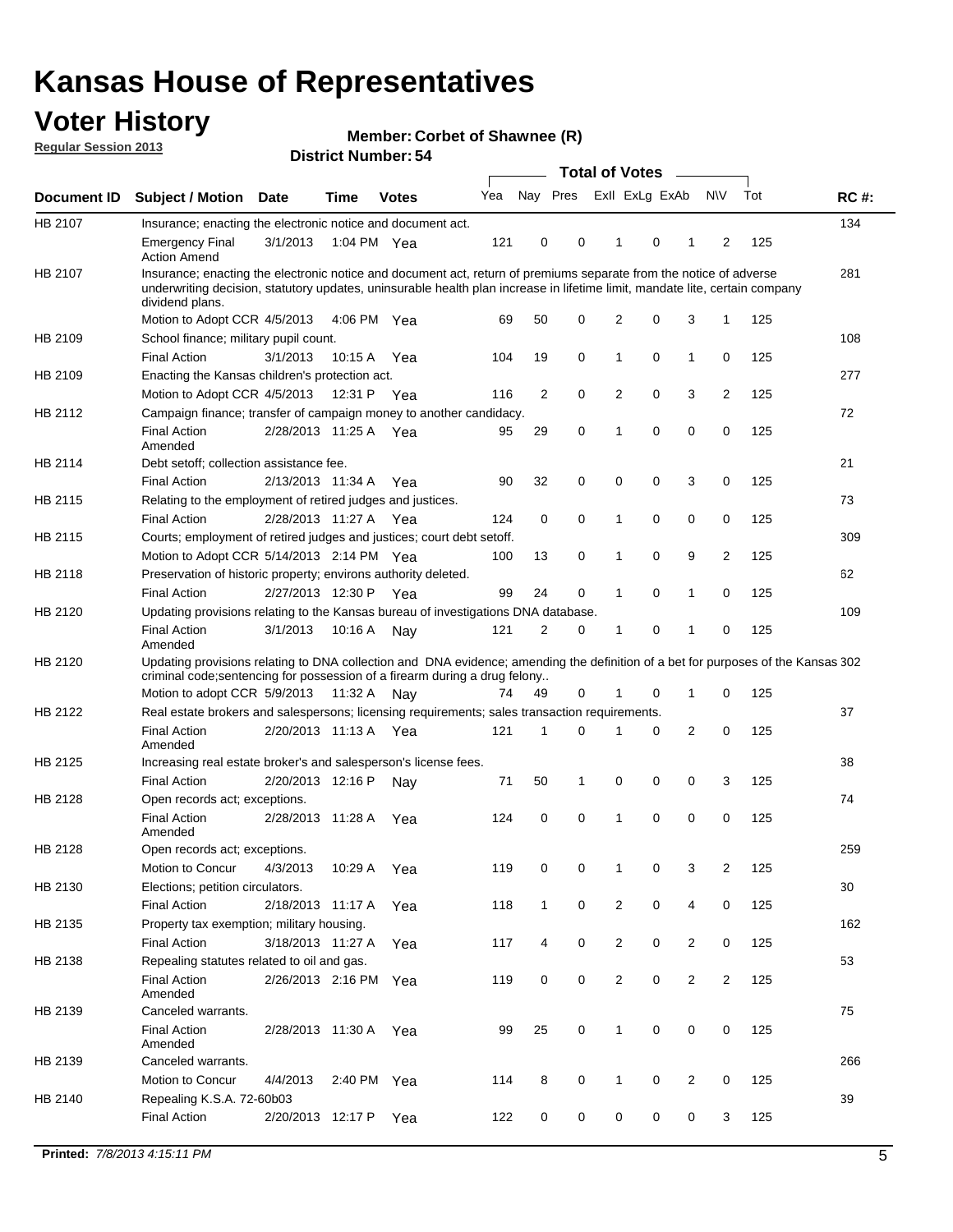## **Voter History**

**Member: Corbet of Shawnee (R)** 

**Regular Session 2013**

|                    |                                                                                                                                              |          |                       |              |     |    | <b>Total of Votes</b>   |              |          | $\sim 100$     |     |     |             |
|--------------------|----------------------------------------------------------------------------------------------------------------------------------------------|----------|-----------------------|--------------|-----|----|-------------------------|--------------|----------|----------------|-----|-----|-------------|
| <b>Document ID</b> | <b>Subject / Motion Date</b>                                                                                                                 |          | Time                  | <b>Votes</b> | Yea |    | Nay Pres ExII ExLg ExAb |              |          |                | N\V | Tot | <b>RC#:</b> |
| HB 2141            | Repealer; elections process for certain unified school districts.                                                                            |          |                       |              |     |    |                         |              |          |                |     |     | 24          |
|                    | <b>Final Action</b>                                                                                                                          |          | 2/14/2013 11:23 A     | Yea          | 123 | 0  | 0                       | 0            | 0        | 1              | 1   | 125 |             |
| HB 2142            | Certain educational statutes concerning USD land transfers and higher education loan and grant programs.                                     |          |                       |              |     |    |                         |              |          |                |     |     | 40          |
|                    | <b>Final Action</b>                                                                                                                          |          | 2/20/2013 12:19 P Yea |              | 122 | 0  | 0                       | 0            | $\Omega$ | 0              | 3   | 125 |             |
| HB 2143            | Repealing outdated provisions relating to the purchase of certain real estate by the department of corrections.                              |          |                       |              |     |    |                         |              |          |                |     |     | 34          |
|                    | <b>Final Action</b>                                                                                                                          |          | 2/20/2013 11:09 A Yea |              | 122 | 0  | 0                       | 1            | 0        | $\overline{2}$ | 0   | 125 |             |
| HB 2144            | Repealing unnecessary statutes relating to juveniles.                                                                                        |          |                       |              |     |    |                         |              |          |                |     |     | 76          |
|                    | <b>Final Action</b>                                                                                                                          |          | 2/28/2013 11:32 A Yea |              | 124 | 0  | 0                       | 1            | 0        | 0              | 0   | 125 |             |
| HB 2145            | Repealing K.S.A. 75-5028; concerning the sale of real estate by the secretary of transportation.                                             |          |                       |              |     |    |                         |              |          |                |     |     | 35          |
|                    | <b>Final Action</b>                                                                                                                          |          | 2/20/2013 11:11 A Yea |              | 122 | 0  | 0                       | 1            | 0        | 2              | 0   | 125 |             |
| HB 2146            | Repealing the cancer drug repository program K.S.A. 2012 Supp. 65-1664 through 65-1667 and amending K.S.A. 2012 Supp. 77<br>65-1636.         |          |                       |              |     |    |                         |              |          |                |     |     |             |
|                    | <b>Final Action</b>                                                                                                                          |          | 2/28/2013 11:33 A     | Yea          | 124 | 0  | 0                       | 1            | $\Omega$ | 0              | 0   | 125 |             |
| HB 2147            | Repealer; use of metric system on certain road signs and markers, moving of heavy vehicles on bridges or culverts, interstate 94<br>bridges. |          |                       |              |     |    |                         |              |          |                |     |     |             |
|                    | <b>Final Action</b>                                                                                                                          | 3/1/2013 |                       | 9:52 AM Yea  | 123 | 0  | 0                       |              | 0        | 1              | 0   | 125 |             |
| HB 2148            | Repealers; postsecondary education scholarship provisions.                                                                                   |          |                       |              |     |    |                         |              |          |                |     |     | 41          |
|                    | <b>Final Action</b>                                                                                                                          |          | 2/20/2013 12:21 P     | Yea          | 106 | 16 | $\mathbf 0$             | 0            | 0        | $\mathbf 0$    | 3   | 125 |             |
| HB 2149            | Repealers; postsecondary education student loans and tuition grants.                                                                         |          |                       |              |     |    |                         |              |          |                |     |     | 42          |
|                    | <b>Final Action</b>                                                                                                                          |          | 2/20/2013 12:22 P     | Yea          | 108 | 14 | 0                       | 0            | $\Omega$ | $\Omega$       | 3   | 125 |             |
| HB 2149            | Repealing a \$500,000 transfer from highway patrol training center fund to the state general fund.                                           |          |                       |              |     |    |                         |              |          |                |     |     | 314         |
|                    | Motion to Concur                                                                                                                             |          | 5/23/2013 10:22 A Yea |              | 113 | 0  | 0                       |              | 0        | 8              | 3   | 125 |             |
| HB 2150            | Repealers; workforce development loan program act.                                                                                           |          |                       |              |     |    |                         |              |          |                |     |     | 78          |
|                    | <b>Final Action</b>                                                                                                                          |          | 2/28/2013 11:34 A Yea |              | 94  | 30 | $\mathbf 0$             | 1            | 0        | 0              | 0   | 125 |             |
| HB 2150            | Senate Substitute for HB 2150 by Committee on Commerce--Concerning the Kansas employment first oversight commission.                         |          |                       |              |     |    |                         |              |          |                |     |     | 267         |
|                    | Motion to Concur                                                                                                                             |          | 4/4/2013 2:44 PM Yea  |              | 110 | 12 | 0                       | 1            | 0        | 2              | 0   | 125 |             |
| HB 2151            | Repealers; report on medically underserved areas of the state.                                                                               |          |                       |              |     |    |                         |              |          |                |     |     | 63          |
|                    | <b>Final Action</b>                                                                                                                          |          | 2/27/2013 12:31 P     | Yea          | 123 | 0  | $\mathbf 0$             | 1            | 0        | 1              | 0   | 125 |             |
| HB 2152            | Repealer: uniform land sales practices act.                                                                                                  |          |                       |              |     |    |                         |              |          |                |     |     | 36          |
|                    | <b>Final Action</b>                                                                                                                          |          | 2/20/2013 11:12 A     | Yea          | 122 | 0  | $\mathbf 0$             | 1            | 0        | 2              | 0   | 125 |             |
| HB 2153            | Unused medications act; dontating entities.                                                                                                  |          |                       |              |     |    |                         |              |          |                |     |     | 64          |
|                    | <b>Final Action</b><br>Amended                                                                                                               |          | 2/27/2013 12:33 P     | Yea          | 123 | 0  | 0                       | 1            | 0        | 1              | 0   | 125 |             |
| HB 2154            | Senate Substitute for HB 2154 by Committee on Public Health and Welfare--Cosmetology; relating to licensure and renewal of 31                |          |                       |              |     |    |                         |              |          |                |     |     |             |
|                    | persons, salons and clinics.<br><b>Final Action</b><br>Amended                                                                               |          | 2/18/2013 11:19 A     | Yea          | 119 | 0  | 0                       | 2            | 0        | 4              | 0   | 125 |             |
| HB 2155            | Cosmetology; relating to licensure and renewal.                                                                                              |          |                       |              |     |    |                         |              |          |                |     |     | 32          |
|                    | <b>Final Action</b><br>Amended                                                                                                               |          | 2/18/2013 11:21 A Yea |              | 119 | 0  | 0                       | 2            | 0        |                | 0   | 125 |             |
| HB 2156            | Repealers; school finance; area vocational school fund; local effort as applied to U.S.D. No. 450                                            |          |                       |              |     |    |                         |              |          |                |     |     | 43          |
|                    | <b>Final Action</b>                                                                                                                          |          | 2/20/2013 12:23 P     | Yea          | 122 | 0  | 0                       | 0            | 0        | 0              | 3   | 125 |             |
| HB 2160            | Quality care assessment on skilled nursing care facilities.                                                                                  |          |                       |              |     |    |                         |              |          |                |     |     | 144         |
|                    | <b>Final Action</b>                                                                                                                          | 3/7/2013 | 12:13 P               | Yea          | 100 | 21 | 0                       | 1            | 0        | 3              | 0   | 125 |             |
| HB 2162            | Prohibition on use of state appropriated moneys to lobby relating to gun control at federal, state and local ogvernment level.               |          |                       |              |     |    |                         |              |          |                |     |     | 79          |
|                    | <b>Final Action</b><br>Amended                                                                                                               |          | 2/28/2013 11:36 A Yea |              | 120 | 4  | 0                       | $\mathbf 1$  | 0        | 0              | 0   | 125 |             |
| HB 2162            | Prohibition on use of state appropriated moneys to lobby at federal, state and local government levels relating to gun control.              |          |                       |              |     |    |                         |              |          |                |     |     | 312         |
|                    | Motion to adopt CCR 5/21/2013 2:52 PM Yea                                                                                                    |          |                       |              | 83  | 28 | 0                       |              | 0        | 13             | 0   | 125 |             |
| HB 2163            | Relating to garnishment proceedings.                                                                                                         |          |                       |              |     |    |                         |              |          |                |     |     | 80          |
|                    | <b>Final Action</b>                                                                                                                          |          | 2/28/2013 11:37 A     | Yea          | 124 | 0  | 0                       | $\mathbf{1}$ | 0        | 0              | 0   | 125 |             |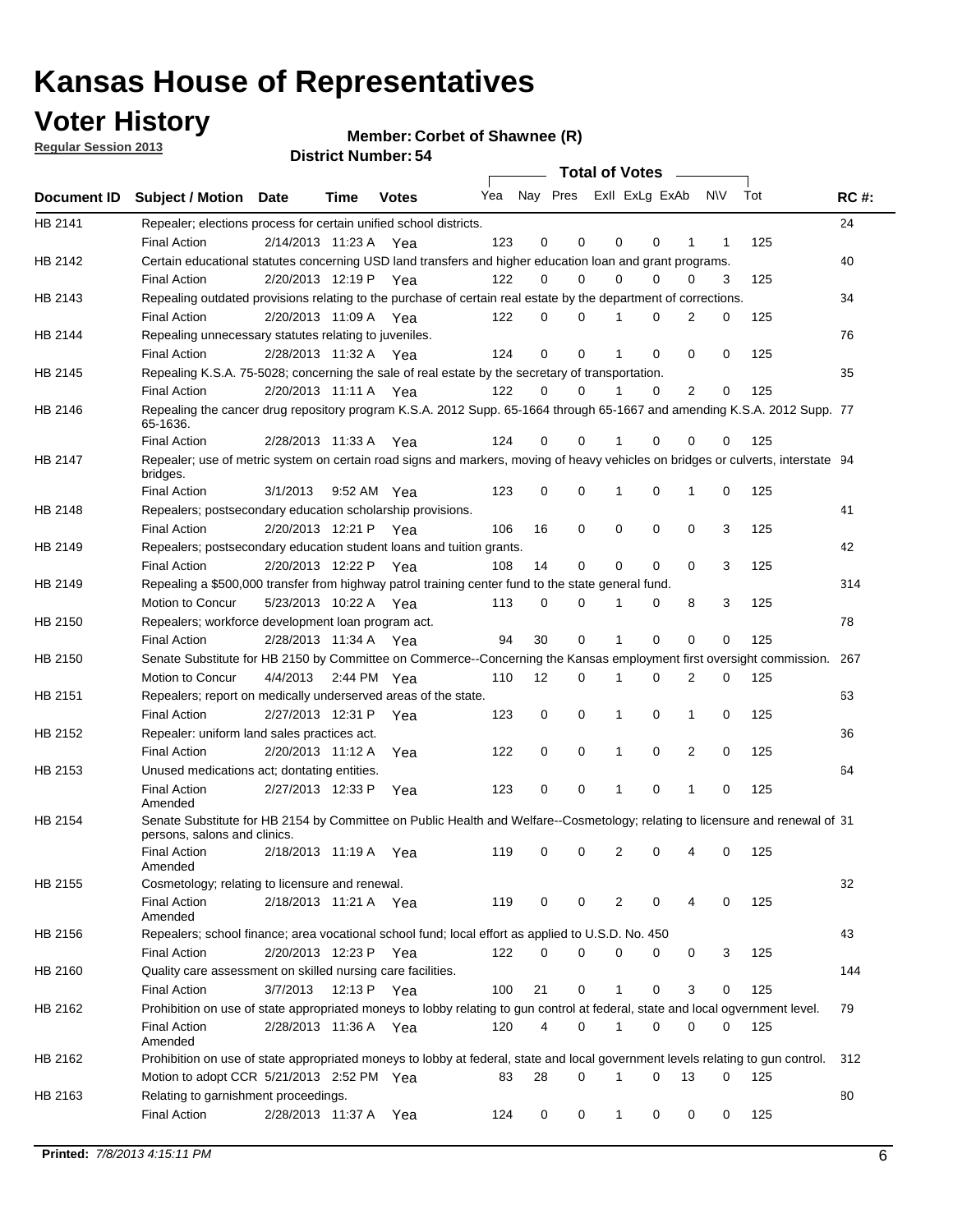## **Voter History**

**Member: Corbet of Shawnee (R)** 

**Regular Session 2013**

|             |                                                                                                                                                                                                                                    |                       |             |              |     |          |          | <b>Total of Votes</b> |   |              |              |     |             |
|-------------|------------------------------------------------------------------------------------------------------------------------------------------------------------------------------------------------------------------------------------|-----------------------|-------------|--------------|-----|----------|----------|-----------------------|---|--------------|--------------|-----|-------------|
| Document ID | Subject / Motion Date                                                                                                                                                                                                              |                       | Time        | <b>Votes</b> | Yea | Nay Pres |          | Exll ExLg ExAb        |   |              | <b>NV</b>    | Tot | <b>RC#:</b> |
| HB 2164     | Relating to jurors; information disqualifying prospective juror from jury service.                                                                                                                                                 |                       |             |              |     |          |          |                       |   |              |              |     | 47          |
|             | <b>Final Action</b><br>Amended                                                                                                                                                                                                     | 2/25/2013 12:12 P Yea |             |              | 75  | 45       | 0        | 0                     | 0 | 0            | 5            | 125 |             |
| HB 2164     | Juries and grand juries.                                                                                                                                                                                                           |                       |             |              |     |          |          |                       |   |              |              |     | 284         |
|             | Motion to Adopt CCR 4/5/2013                                                                                                                                                                                                       |                       |             | 5:53 PM Yea  | 92  | 28       | 0        | 2                     | 0 | 2            | $\mathbf{1}$ | 125 |             |
| HB 2166     | Sub HB 2166 by Committee on Judiciary -- Relating to the medical assistance recovery program.                                                                                                                                      |                       |             |              |     |          |          |                       |   |              |              |     | 165         |
|             | Final Action Sub Bill 3/19/2013 10:34 A Yea<br>Amended                                                                                                                                                                             |                       |             |              | 112 | 11       | 0        |                       | 0 | 1            | 0            | 125 |             |
| HB 2167     | Establishing Native American legislative day at the capitol.                                                                                                                                                                       |                       |             |              |     |          |          |                       |   |              |              |     | 54          |
|             | <b>Final Action</b>                                                                                                                                                                                                                | 2/26/2013 2:17 PM Yea |             |              | 119 | 0        | 0        | 2                     | 0 | 2            | 2            | 125 |             |
| HB 2167     | Senate Substitute for HB 2167 by Committee on Federal and State Affairs -- Concerning fireworks; regulations thereof.                                                                                                              |                       |             |              |     |          |          |                       |   |              |              |     | 261         |
|             | Motion to Concur                                                                                                                                                                                                                   | 4/4/2013 11:11 A Yea  |             |              | 100 | 23       | 0        |                       | 0 | 1            | $\Omega$     | 125 |             |
| HB 2169     | Allowing for proceedings to determine final disposition of prisoner's pending probation revocations.                                                                                                                               |                       |             |              |     |          |          |                       |   |              |              |     | 49          |
|             | <b>Final Action</b>                                                                                                                                                                                                                | 2/26/2013 2:10 PM Yea |             |              | 119 | $\Omega$ | $\Omega$ | 0                     | 0 | 0            | 6            | 125 |             |
| HB 2170     | Concerning sentencing dispositions, probation and postrelease supervision.                                                                                                                                                         |                       |             |              |     |          |          |                       |   |              |              |     | 110         |
|             | <b>Final Action</b><br>Amended                                                                                                                                                                                                     | 3/1/2013              |             | 10:23 A Nay  | 79  | 44       | 0        | 1                     | 0 | $\mathbf{1}$ | 0            | 125 |             |
| HB 2170     | Concerning sentencing dispositions, probation and postrelease supervision.                                                                                                                                                         |                       |             |              |     |          |          |                       |   |              |              |     | 256         |
|             | Motion to Concur                                                                                                                                                                                                                   | 4/1/2013              | 10:54 A     | Nav          | 75  | 44       | 0        | 1                     | 0 | 2            | 3            | 125 |             |
| HB 2172     | Cemeteries; cemetery corporations and cemetery merchandise.                                                                                                                                                                        |                       |             |              |     |          |          |                       |   |              |              |     | 81          |
|             | <b>Final Action</b><br>Amended                                                                                                                                                                                                     | 2/28/2013 11:38 A     |             | Yea          | 124 | 0        | 0        | 1                     | 0 | 0            | 0            | 125 |             |
| HB 2176     | The Eisenhower foundation license plate.                                                                                                                                                                                           |                       |             |              |     |          |          |                       |   |              |              |     | 57          |
|             | <b>Final Action</b>                                                                                                                                                                                                                | 2/27/2013 12:11 P     |             | Yea          | 112 | 11       | 0        | $\Omega$              | 0 |              |              | 125 |             |
| HB 2177     | Relating to motor carriers; concerning safety rules and regulations; certificates of convenience and necessity; transportation of 55<br>certain materials.                                                                         |                       |             |              |     |          |          |                       |   |              |              |     |             |
|             | <b>Final Action</b><br>Amended                                                                                                                                                                                                     | 2/26/2013 2:18 PM Yea |             |              | 119 | 0        | 0        | 2                     | 0 | 2            | 2            | 125 |             |
| HB 2179     | Amending the secretary of labor's role of taking assignment of wage claims.                                                                                                                                                        |                       |             |              |     |          |          |                       |   |              |              |     | 111         |
|             | <b>Final Action</b><br>Amended                                                                                                                                                                                                     | 3/1/2013              |             | 10:24 A Yea  | 87  | 36       | 0        | 1                     | 0 | 1            | 0            | 125 |             |
| HB 2181     | Authorizing licensing bodies to accept certain online distance education courses towards licensure for military service member 55<br>applicants                                                                                    |                       |             |              |     |          |          |                       |   |              |              |     |             |
|             | <b>Final Action</b>                                                                                                                                                                                                                | 2/27/2013 12:34 P     |             | Yea          | 123 | 0        | 0        | 1                     | 0 | 1            | 0            | 125 |             |
| HB 2182     | Relating to grand juries.                                                                                                                                                                                                          |                       |             |              |     |          |          |                       |   |              |              |     | 152         |
|             | <b>Final Action</b><br>Amended                                                                                                                                                                                                     | 3/13/2013 11:20 A     |             | Yea          | 100 | 24       | 0        | 0                     | 0 | 1            | 0            | 125 |             |
| HB 2183     | Substitute HB 2183 by Committee on Health and Human Services - - designation and control of infectious and contagious<br>diseases.                                                                                                 |                       |             |              |     |          |          |                       |   |              |              |     | 112         |
|             | Final Action Sub Bill 3/1/2013<br>Amended                                                                                                                                                                                          |                       |             | 10:26 A Yea  | 122 | 1        | 0        | $\mathbf{1}$          | 0 | 1            | 0            | 125 |             |
| HB 2183     | Substitute HB 2183 by Committee on Health and Human Services -- department of health and environment statutory duties<br>and functions, infectious and contagious diseases, laboratory services, health information technology and |                       |             |              |     |          |          |                       |   |              |              |     | 297         |
|             | Motion to Adopt CCR 4/5/2013                                                                                                                                                                                                       |                       |             | 9:37 PM Yea  | 120 | 0        | $\Omega$ | 2                     | 0 | 2            | $\mathbf{1}$ | 125 |             |
| HB 2185     | Consolidation of citites and counties; dual majority vote.                                                                                                                                                                         |                       |             |              |     |          |          |                       |   |              |              |     | 113         |
|             | <b>Final Action</b><br>Amended                                                                                                                                                                                                     | 3/1/2013              |             | 10:27 A Yea  | 119 | 4        | 0        | 1                     | 0 | 1            | 0            | 125 |             |
| HB 2193     | Public facilities; accessiblity standards for disabled persons.                                                                                                                                                                    |                       |             |              |     |          |          |                       |   |              |              |     | 145         |
|             | <b>Final Action</b>                                                                                                                                                                                                                | 3/7/2013              | 12:14 P Yea |              | 121 | 0        | 0        | 1                     | 0 | 3            | 0            | 125 |             |
| HB 2195     | Claims against the state; 2012 Joint Committee recommendations.                                                                                                                                                                    |                       |             |              |     |          |          |                       |   |              |              |     | 146         |
|             | <b>Final Action</b><br>Amended                                                                                                                                                                                                     | 3/7/2013              | 12:16 P Yea |              | 110 | 10       | 0        | $\mathbf{1}$          | 0 | 3            | $\mathbf{1}$ | 125 |             |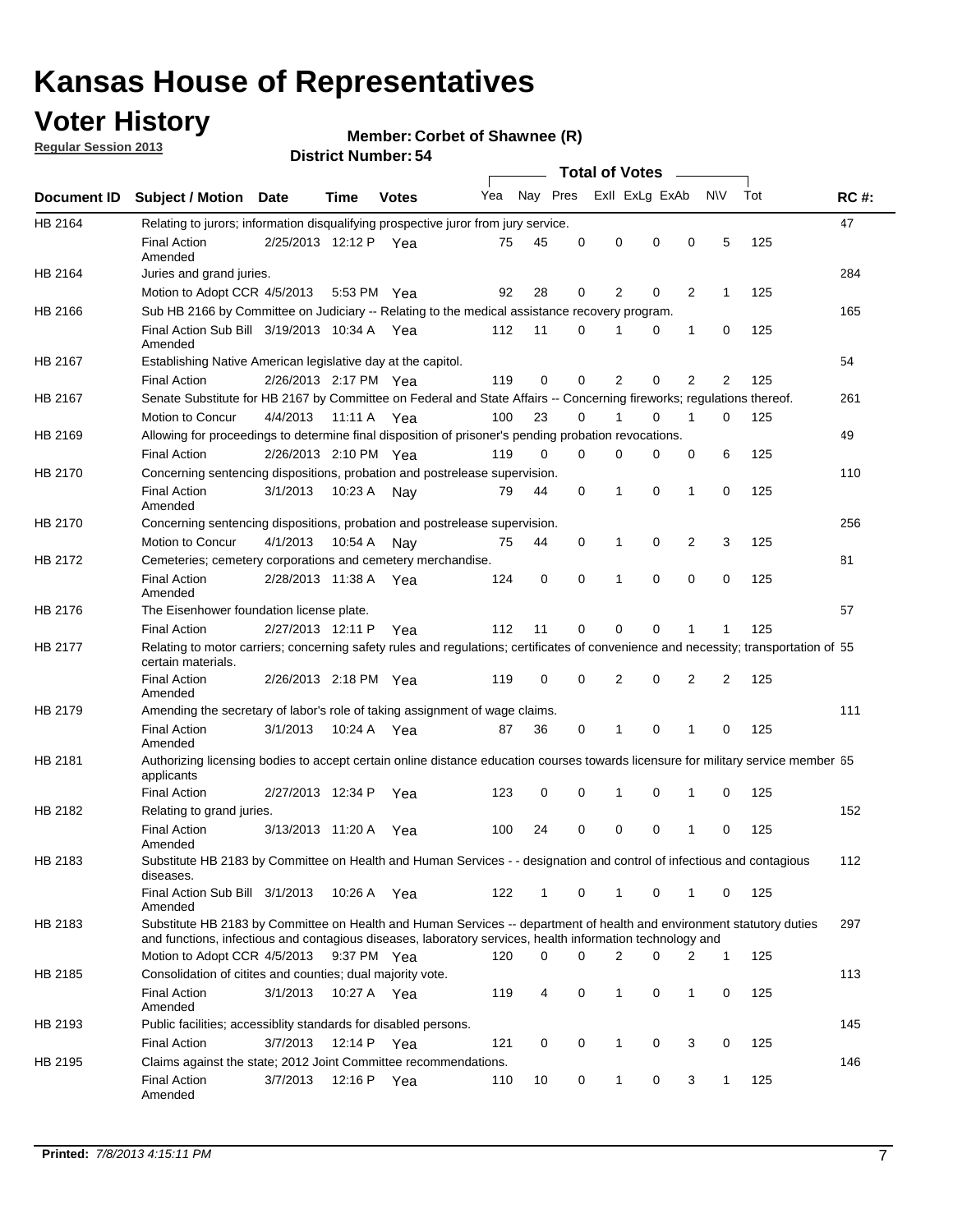## **Voter History**

**Member: Corbet of Shawnee (R)** 

**Regular Session 2013**

|             |                                                                                                                                                                         |                       |             |              |     |          |   | <b>Total of Votes</b> |          |                |                |     |             |
|-------------|-------------------------------------------------------------------------------------------------------------------------------------------------------------------------|-----------------------|-------------|--------------|-----|----------|---|-----------------------|----------|----------------|----------------|-----|-------------|
| Document ID | <b>Subject / Motion Date</b>                                                                                                                                            |                       | Time        | <b>Votes</b> | Yea | Nay Pres |   | Exll ExLg ExAb        |          |                | N\V            | Tot | <b>RC#:</b> |
| HB 2197     | Kansas state high school activities association; membership of board of directors and executive board.                                                                  |                       |             |              |     |          |   |                       |          |                |                |     | 249         |
|             | <b>Emergency Final</b><br><b>Action Amend</b>                                                                                                                           | 3/26/2013 8:46 PM Yea |             |              | 69  | 53       | 0 | 1                     | 0        | 2              | 0              | 125 |             |
| HB 2199     | Second amendment protection act.                                                                                                                                        |                       |             |              |     |          |   |                       |          |                |                |     | 157         |
|             | <b>Final Action</b><br>Amended                                                                                                                                          | 3/14/2013 11:34 A Yea |             |              | 94  | 29       | 0 | 0                     | 0        | 2              | 0              | 125 |             |
| HB 2199     | Senate Substitute for HB 2199 by Committee on Federal and State Affairs--Secretary of Administration; successor; diretor of                                             |                       |             |              |     |          |   |                       |          |                |                |     | 313         |
|             | accounts and reports; certain rules and regulations; Kansas liquor control act.                                                                                         |                       |             |              |     |          |   |                       |          |                |                |     |             |
|             | Motion to adopt CCR 5/22/2013 2:17 PM Yea                                                                                                                               |                       |             |              | 89  | 23       | 0 | 1                     | 0        | 12             | 0              | 125 |             |
| HB 2200     | Executive chief information technology officer; office of information tehcnology services.                                                                              |                       |             |              |     |          |   |                       |          |                |                |     | 114         |
|             | <b>Final Action</b><br>Amended                                                                                                                                          | 3/1/2013              |             | 10:28 A Yea  | 121 | 2        | 0 | 1                     | 0        | 1              | 0              | 125 |             |
| HB 2201     | Telecommunications; regulation by the state corporation commission and distributions from the Kansas universal service<br>fund.                                         |                       |             |              |     |          |   |                       |          |                |                |     | 33          |
|             | <b>Final Action</b><br>Amended                                                                                                                                          | 2/18/2013 11:24 A Yea |             |              | 118 | 1        | 0 | 2                     | 0        | 4              | 0              | 125 |             |
| HB 2201     | Telecommunications; regulation by the state corporation commission and distributions from the Kansas universal service<br>fund.                                         |                       |             |              |     |          |   |                       |          |                |                |     | 278         |
|             | Motion to Adopt CCR 4/5/2013                                                                                                                                            |                       | 12:57 P     | Yea          | 99  | 20       | 0 | 2                     | 0        | 3              | $\mathbf{1}$   | 125 |             |
| HB 2202     | Providing automatic relief from certain motor carrier restrictions upon the governor's declaration of emergency.                                                        |                       |             |              |     |          |   |                       |          |                |                |     | 44          |
|             | <b>Final Action</b><br>Amended                                                                                                                                          | 2/20/2013 12:25 P     |             | Yea          | 122 | 0        | 0 | 0                     | 0        | 0              | 3              | 125 |             |
| HB 2203     | Relating to exercise of religion.                                                                                                                                       |                       |             |              |     |          |   |                       |          |                |                |     | 115         |
|             | <b>Final Action</b><br>Amended                                                                                                                                          | 3/1/2013              | 10:31 A     | Yea          | 109 | 14       | 0 | 1                     | 0        | $\mathbf{1}$   | 0              | 125 |             |
| HB 2203     | Relating to exercise of religion.                                                                                                                                       |                       |             |              |     |          |   |                       |          |                |                |     | 200         |
|             | Motion to Concur                                                                                                                                                        | 3/25/2013 9:41 AM Yea |             |              | 109 | 12       | 0 | 2                     | 0        | $\overline{2}$ | $\mathbf 0$    | 125 |             |
| HB 2204     | Relating to redemption of real property.                                                                                                                                |                       |             |              |     |          |   |                       |          |                |                |     | 116         |
|             | <b>Final Action</b><br>Amended                                                                                                                                          | 3/1/2013              | 10:32 A Yea |              | 123 | 0        | 0 | 1                     | 0        | 1              | $\mathbf 0$    | 125 |             |
| HB 2204     | Extending the judicial branch surcharge for two years.                                                                                                                  |                       |             |              |     |          |   |                       |          |                |                |     | 308         |
|             | Motion to adopt CCR 5/13/2013 10:38 A Yea                                                                                                                               |                       |             |              | 121 | 1        | 0 | 0                     | 0        | 3              | 0              | 125 |             |
| HB 2205     | Adoption hearings; time and waiver of notice.                                                                                                                           |                       |             |              |     |          |   |                       |          |                |                |     | 117         |
|             | <b>Final Action</b><br>Amended                                                                                                                                          | 3/1/2013              | 10:33 A Yea |              | 123 | 0        | 0 | 1                     | 0        | 1              | 0              | 125 |             |
| HB 2207     | Substitute HB 2207 by Committee on Agriculture and Natural Resources--Amending provisions relating to the regulation and<br>certification of animal feeding facilities. |                       |             |              |     |          |   |                       |          |                |                |     | 56          |
|             | Final Action Sub Bill 2/26/2013 2:20 PM Yea                                                                                                                             |                       |             |              | 119 | 0        | 0 | 2                     | 0        | 2              | 2              | 125 |             |
| HB 2207     | Substitute HB 2207 by Committee on Agriculture and Natural Resources--Amending provisions relating to the regulation and<br>certification of animal feeding facilities. |                       |             |              |     |          |   |                       |          |                |                |     | 257         |
|             | Motion to Concur                                                                                                                                                        | 4/1/2013              | 2:23 PM Yea |              | 119 | 0        | 0 | 1                     | 0        | 3              | 2              | 125 |             |
| HB 2209     | Amendments to the Kansas offender registration act.                                                                                                                     |                       |             |              |     |          |   |                       |          |                |                |     | 66          |
|             | <b>Final Action</b><br>Amended                                                                                                                                          | 2/27/2013 12:35 P Yea |             |              | 123 | 0        | 0 | $\mathbf{1}$          | 0        | $\mathbf{1}$   | 0              | 125 |             |
| HB 2210     | Elections; change of party affiliation.                                                                                                                                 |                       |             |              |     |          |   |                       |          |                |                |     | 132         |
|             | <b>Emergency Final</b><br><b>Action Amend</b>                                                                                                                           | 3/1/2013              | 1:02 PM Yea |              | 72  | 49       | 0 | 1                     | 0        | 1              | $\overline{2}$ | 125 |             |
| HB 2212     | Concerning the requirements to receiving a service grant through the veterans claims assistance program.                                                                |                       |             |              |     |          |   |                       |          |                |                |     | 118         |
|             | <b>Final Action</b>                                                                                                                                                     | 3/1/2013              | 10:34 A Yea |              | 123 | 0        | 0 | $\mathbf{1}$          | 0        | 1              | 0              | 125 |             |
| HB 2213     | Member elections and retirement benefit determinations and one-time payments under KPERS act of 2015.                                                                   |                       |             |              |     |          |   |                       |          |                |                |     | 27          |
|             | <b>Final Action</b><br>Amended                                                                                                                                          | 2/15/2013 11:19 A Yea |             |              | 115 | 0        | 0 | 2                     | 2        | 3              | 3              | 125 |             |
| HB 2213     | Member elections and retirement benefit determinations and one-time payments under KPERS act of 2015.                                                                   |                       |             |              |     |          |   |                       |          |                |                |     | 311         |
|             | Motion to adopt CCR 5/20/2013 2:11 PM Yea                                                                                                                               |                       |             |              | 104 | 0        | 0 | 1                     | $\Omega$ | 16             | 4              | 125 |             |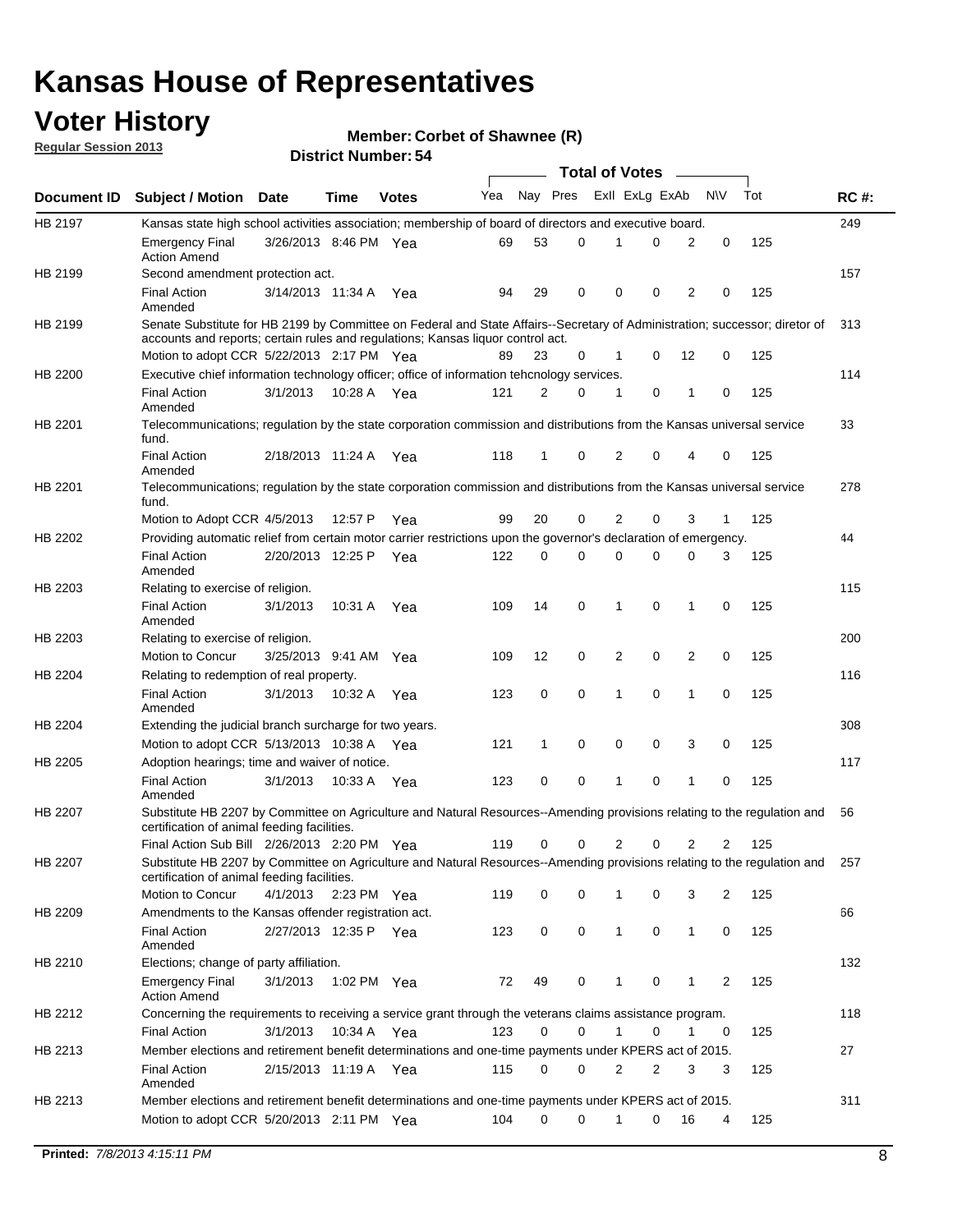## **Voter History**

**Member: Corbet of Shawnee (R)** 

**Regular Session 2013**

|             |                                                                                                                                                                                                               |                       |               |              |     |          |          | <b>Total of Votes</b> |          | $\overline{\phantom{a}}$ |           |     |             |
|-------------|---------------------------------------------------------------------------------------------------------------------------------------------------------------------------------------------------------------|-----------------------|---------------|--------------|-----|----------|----------|-----------------------|----------|--------------------------|-----------|-----|-------------|
| Document ID | Subject / Motion Date                                                                                                                                                                                         |                       | <b>Time</b>   | <b>Votes</b> | Yea | Nay Pres |          | Exll ExLg ExAb        |          |                          | <b>NV</b> | Tot | <b>RC#:</b> |
| HB 2216     | Repealing certain joint committees and amending related statutes; amending the joint committees on special claims against<br>the state.                                                                       |                       |               |              |     |          |          |                       |          |                          |           |     | 119         |
|             | <b>Final Action</b><br>Amended                                                                                                                                                                                | 3/1/2013              | 10:36 A       | Yea          | 91  | 32       | 0        | 1                     | 0        | 1                        | 0         | 125 |             |
| HB 2216     | Repealing certain joint committees and amending related statutes; amending the joint committees on special claims against<br>the state.                                                                       |                       |               |              |     |          |          |                       |          |                          |           |     | 323         |
|             | Motion to adopt CCR 6/2/2013                                                                                                                                                                                  |                       | 12:18 A       | Yea          | 81  | 28       | 0        | 1                     | 0        | 6                        | 9         | 125 |             |
| HB 2217     | Creating the crime of female genital mutilation and setting the penalty.                                                                                                                                      |                       |               |              |     |          |          |                       |          |                          |           |     | 120         |
|             | <b>Final Action</b><br>Amended                                                                                                                                                                                | 3/1/2013              | 10:37 A Yea   |              | 123 | 0        | 0        | 1                     | 0        | 1                        | 0         | 125 |             |
| HB 2218     | Driving under the influence of alcohol or drugs; tests; implied consent; administrative hearings.                                                                                                             |                       |               |              |     |          |          |                       |          |                          |           |     | 82          |
|             | <b>Final Action</b>                                                                                                                                                                                           | 2/28/2013 11:40 A Yea |               |              | 124 | 0        | $\Omega$ |                       | $\Omega$ | 0                        | 0         | 125 |             |
| HB 2218     | Driving under the influence of alcohol or drugs; boating under the influence of alcohol or drugs; tests; implied consent;<br>administrative hearings; aggravated battery DUI.<br>Motion to adopt CCR 5/9/2013 |                       | 11:46 A Nay   |              | 120 | 2        | 0        | 1                     | 0        | 1                        | 1         | 125 | 303         |
| HB 2221     | Enacting the equal access act; school employees; professional employees organization.                                                                                                                         |                       |               |              |     |          |          |                       |          |                          |           |     | 83          |
|             | <b>Final Action</b>                                                                                                                                                                                           | 2/28/2013 11:42 A     |               | Yea          | 71  | 53       | 0        | 1                     | 0        | 0                        | 0         | 125 |             |
|             | School districts; bullying policies.                                                                                                                                                                          |                       |               |              |     |          |          |                       |          |                          |           |     | 141         |
| HB 2222     | Emergency Final<br><b>Action Amend</b>                                                                                                                                                                        | 3/1/2013              | 1:13 PM $Yea$ |              | 119 | 1        | 1        | 1                     | 0        | 1                        | 2         | 125 |             |
| HB 2228     | Decreased employer payments to group insurance reserve fund for KPERS plan of death and long-term disability benefits<br>during fiscal years 2014 and 2015.                                                   |                       |               |              |     |          |          |                       |          |                          |           |     | 28          |
|             | <b>Final Action</b><br>Amended                                                                                                                                                                                | 2/15/2013 11:21 A Yea |               |              | 115 | 0        | 0        | 2                     | 2        | 3                        | 3         | 125 |             |
| HB 2231     | Substitute HB 2231 by Committee on Appropriations - Appropriations for FY 2014, FY 2015, FY 2016, FY 2017 and FY 2018 177<br>for various state agencies; capital improvement projects.                        |                       |               |              |     |          |          |                       |          |                          |           |     |             |
|             | Final Action Sub Bill 3/20/2013 10:29 A Yea<br>Amended                                                                                                                                                        |                       |               |              | 68  | 55       | 0        | 1                     | 0        | 1                        | 0         | 125 |             |
| HB 2234     | Contracts between the Kansas turnpike authority and the Kansas department of transportation.                                                                                                                  |                       |               |              |     |          |          |                       |          |                          |           |     | 151         |
|             | <b>Final Action</b><br>Amended                                                                                                                                                                                | 3/11/2013 11:16 A     |               | Yea          | 81  | 41       | 0        | 0                     | 1        | 2                        | 0         | 125 |             |
| HB 2234     | Naming the secretary of transportation as the director of operations of the Kansas turnpike authority; pertaining to certain<br>contracts between the authority and the department of transportation.         |                       |               |              |     |          |          |                       |          |                          |           |     | 299         |
|             | Motion to Adopt CCR 4/5/2013                                                                                                                                                                                  |                       | 10:12 P Yea   |              | 76  | 44       | 0        | 2                     | 0        | 2                        | 1         | 125 |             |
| HB 2244     | Taxation of watercraft.<br><b>Emergency Final</b>                                                                                                                                                             | 3/26/2013 8:49 PM Yea |               |              | 107 | 15       | 0        | 1                     | 0        | 2                        | 0         | 125 | 250         |
|             | <b>Action Amend</b>                                                                                                                                                                                           |                       |               |              |     |          |          |                       |          |                          |           |     |             |
| HB 2249     | City annexation of fire district land; double taxation; refund.<br>Final Action<br>Amended                                                                                                                    | 3/1/2013 10:39 A Yea  |               |              | 101 | 22       | 0        | $\mathbf{1}$          | $\cap$   | 1                        | $\Omega$  | 125 | 121         |
| HB 2249     | Certain property issues; fire districts; historic preservation; solid waste.                                                                                                                                  |                       |               |              |     |          |          |                       |          |                          |           |     | 310         |
|             | Motion to Adopt CCR 5/17/2013 10:25 A Nav                                                                                                                                                                     |                       |               |              | 92  | 18       | 0        |                       | 0        | 14                       | 0         | 125 |             |
|             | Eliminating the statute of limitations for prosecutions of rape and aggravated criminal sodomy.                                                                                                               |                       |               |              |     |          |          |                       |          |                          |           |     | 122         |
| HB 2252     |                                                                                                                                                                                                               | 3/1/2013              |               |              | 123 | $\Omega$ | 0        |                       | 0        |                          |           | 125 |             |
|             | <b>Final Action</b><br>Amended                                                                                                                                                                                |                       | 10:40 A Yea   |              |     |          |          |                       |          | 1                        | 0         |     |             |
| HB 2253     | Abortion; prohibiting funding for abortion services; amending late-term abortion and woman's- right-to-know statutes.                                                                                         |                       |               |              |     |          |          |                       |          |                          |           |     | 178         |
|             | <b>Final Action</b><br>Amended                                                                                                                                                                                | 3/20/2013 10:31 A Yea |               |              | 92  | 31       | 0        | 1                     | 0        | 1                        | 0         | 125 |             |
| HB 2253     | Abortion; prohibiting funding for abortion services; amending late-term abortion and woman's- right-to-know statutes.                                                                                         |                       |               |              |     |          |          |                       |          |                          |           |     | 301         |
|             | Motion to Adopt CCR 4/5/2013                                                                                                                                                                                  |                       | 10:34 P Yea   |              | 90  | 30       | 0        | 2                     | 0        | 2                        | 1         | 125 |             |
| HB 2255     | Economic development; investments in telecommunications machinery and equipment.                                                                                                                              |                       |               |              |     |          |          |                       |          |                          |           |     | 142         |
|             | EFA Sub Bill<br>Amended                                                                                                                                                                                       | 3/1/2013              | 1:15 PM Yea   |              | 116 | 5        | 0        | -1                    | 0        | 1                        | 2         | 125 |             |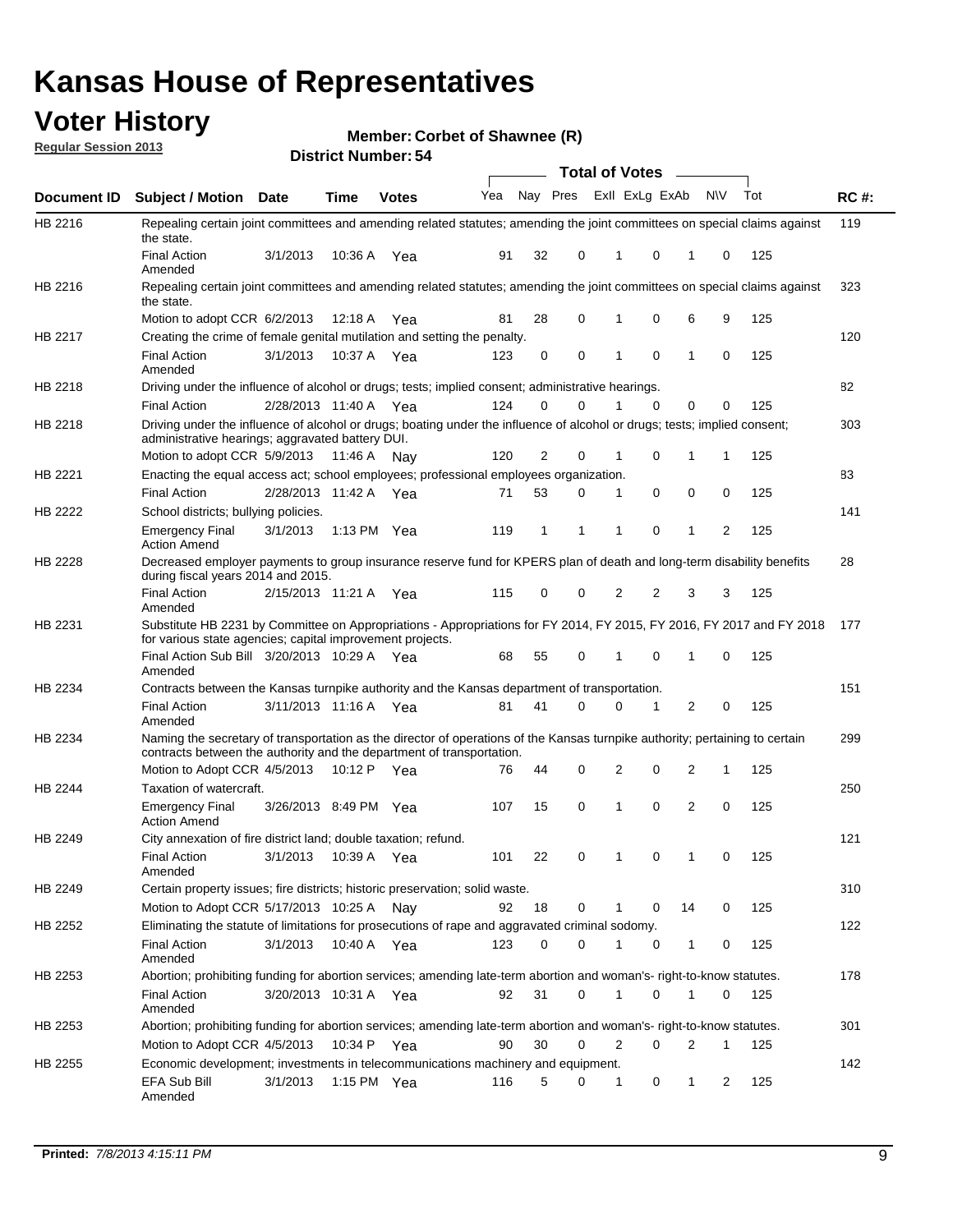## **Voter History**

**Member: Corbet of Shawnee (R)** 

**Regular Session 2013**

|                    |                                                                                                                                                                                       |                       | רט . וסעווואזו וטווע |              |     |                         |             | <b>Total of Votes</b> |              | $\sim$         |              |     |             |
|--------------------|---------------------------------------------------------------------------------------------------------------------------------------------------------------------------------------|-----------------------|----------------------|--------------|-----|-------------------------|-------------|-----------------------|--------------|----------------|--------------|-----|-------------|
| <b>Document ID</b> | <b>Subject / Motion</b>                                                                                                                                                               | Date                  | Time                 | <b>Votes</b> | Yea | Nay Pres Exll ExLg ExAb |             |                       |              |                | N\V          | Tot | <b>RC#:</b> |
| HB 2259            | Domestic relations; relating to dissolution of marriage;                                                                                                                              |                       |                      |              |     |                         |             |                       |              |                |              |     | 58          |
|                    | <b>Final Action</b>                                                                                                                                                                   | 2/27/2013 12:12 P     |                      | Yea          | 123 | 0                       | 0           | 1                     | 0            | 1              | $\Omega$     | 125 |             |
| HB 2261            | Authorizing the expenditure of unencumbered balances held by school district; removing the cap for contingency reserve<br>fund.                                                       |                       |                      |              |     |                         |             |                       |              |                |              |     | 48          |
|                    | <b>Final Action</b><br>Amended                                                                                                                                                        | 2/25/2013 12:13 P     |                      | Yea          | 120 | 0                       | 0           | 0                     | 0            | 0              | 5            | 125 |             |
| HB 2261            | School districts; expenditure of unencumbered bala ces; removing the cap for contingency reserve fund; establishing celebrate 305<br>freedom week; bullying policies. ies.            |                       |                      |              |     |                         |             |                       |              |                |              |     |             |
|                    | Motion to adopt CCR 5/9/2013                                                                                                                                                          |                       | 2:25 PM Yea          |              | 119 | 1                       | 0           |                       | 0            | 4              | 0            | 125 |             |
| HB 2262            | Substitute HB 2262 by Committee on Appropriations - Amending the percentage amount that is deposited into the oil and gas 210<br>valuation depletion trust fund from 12.41% to 8.25%. |                       |                      |              |     |                         |             |                       |              |                |              |     |             |
|                    | Final Action Sub Bill 3/26/2013 9:58 AM Yea                                                                                                                                           |                       |                      |              | 96  | 23                      | 0           |                       | 0            | 5              | 0            | 125 |             |
| HB 2267            | Income tax, credits, high performance incentive program; subtraction modifications, certain expenses related to living dinor<br>organ donations.                                      |                       |                      |              |     |                         |             |                       |              |                |              |     | 252         |
|                    | <b>Emergency Final</b><br><b>Action Amend</b>                                                                                                                                         | 3/26/2013 8:52 PM Yea |                      |              | 106 | 16                      | 0           | 1                     | 0            | 2              | 0            | 125 |             |
| HB 2269            | John Bower memorial highway.                                                                                                                                                          |                       |                      |              |     |                         |             |                       |              |                |              |     | 84          |
|                    | <b>Final Action</b><br>Amended                                                                                                                                                        | 2/28/2013 11:44 A Yea |                      |              | 114 | 10                      | 0           | 1                     | 0            | 0              | 0            | 125 |             |
| HB 2272            | Exempting IRB-purchased property from property taxatin without state ownerhsip requirement.                                                                                           |                       |                      |              |     |                         |             |                       |              |                |              |     | 123         |
|                    | <b>Final Action</b>                                                                                                                                                                   | 3/1/2013              | 10:41 A Yea          |              | 123 | 0                       | 0           | 1                     | 0            | $\mathbf{1}$   | 0            | 125 |             |
| HB 2278            | Creating a penalty enhancement for the theft or burglary of a firearm.                                                                                                                |                       |                      |              |     |                         |             |                       |              |                |              |     | 135         |
|                    | <b>Emergency Final</b><br><b>Action Amend</b>                                                                                                                                         | 3/1/2013              | 1:06 PM Yea          |              | 117 | 4                       | $\mathbf 0$ | $\mathbf 1$           | $\Omega$     | 1              | 2            | 125 |             |
| HB 2280            | School districts; establishing celebrate freedom week and related curriculum.                                                                                                         |                       |                      |              |     |                         |             |                       |              |                |              |     | 140         |
|                    | <b>Emergency Final</b><br><b>Action Amend</b>                                                                                                                                         | 3/1/2013              | 1:12 PM Yea          |              | 95  | 25                      | 1           | 1                     | 0            | 1              | 2            | 125 |             |
| HB 2294            | Kansas uniform securities act.                                                                                                                                                        |                       |                      |              |     |                         |             |                       |              |                |              |     | 124         |
|                    | <b>Final Action</b>                                                                                                                                                                   | 3/1/2013              | 10:42 A Yea          |              | 123 | 0                       | 0           | 1                     | $\mathbf 0$  | $\mathbf{1}$   | 0            | 125 |             |
| HB 2296            | Campaign finance; permitted uses of campaign funds.                                                                                                                                   |                       |                      |              |     |                         |             |                       |              |                |              |     | 148         |
|                    | <b>Final Action</b>                                                                                                                                                                   | 3/8/2013              | 11:12 A Yea          |              | 120 | $\mathbf{1}$            | 0           | 0                     | $\mathbf{1}$ | $\overline{2}$ | $\mathbf{1}$ | 125 |             |
| HB 2298            | Amending the crimes of interference with law enforcement and giving a false alarm.                                                                                                    |                       |                      |              |     |                         |             |                       |              |                |              |     | 136         |
|                    | <b>Emergency Final</b><br>Action                                                                                                                                                      | 3/1/2013              | 1:07 PM Yea          |              | 121 | 0                       | 0           | 1                     | 0            | $\mathbf{1}$   | 2            | 125 |             |
| HB 2302            | Relating to drug screening, criminal history record check and fingerprinting of certain persons and employees.                                                                        |                       |                      |              |     |                         |             |                       |              |                |              |     | 85          |
|                    | <b>Final Action</b><br>Amended                                                                                                                                                        | 2/28/2013 11:45 A Yea |                      |              | 124 | 0                       | $\Omega$    | 1                     | 0            | 0              | $\mathbf 0$  | 125 |             |
| HB 2303            | Relating to drivier's license fees; driving under the influence equipment fund.                                                                                                       |                       |                      |              |     |                         |             |                       |              |                |              |     | 125         |
|                    | <b>Final Action</b><br>Amended                                                                                                                                                        | 3/1/2013              | 10:44 A              | Nay          | 113 | 10                      | 0           | $\mathbf 1$           | 0            | 1              | 0            | 125 |             |
| HB 2305            | Kansas storage tank act and containment of underground storage tanks.                                                                                                                 |                       |                      |              |     |                         |             |                       |              |                |              |     | 126         |
|                    | <b>Final Action</b>                                                                                                                                                                   | 3/1/2013              | 10:45 A              | Yea          | 123 | 0                       | 0           | 1                     | 0            | $\mathbf{1}$   | 0            | 125 |             |
| HB 2305            | Kansas storage tank act and containment of underground storage tanks.                                                                                                                 |                       |                      |              |     |                         |             |                       |              |                |              |     | 197         |
|                    | Motion to Concur                                                                                                                                                                      | 3/22/2013 11:36 A     |                      | Yea          | 119 | 0                       | 0           | 2                     | 0            | 3              | $\mathbf{1}$ | 125 |             |
| HB 2311            | Increasing delinquent registration fees.                                                                                                                                              |                       |                      |              |     |                         |             |                       |              |                |              |     | 127         |
|                    | <b>Final Action</b>                                                                                                                                                                   | 3/1/2013              | 10:50 A              | Nay          | 24  | 99                      | 0           | $\mathbf{1}$          | 0            | $\mathbf{1}$   | 0            | 125 |             |
| HB 2312            | Kansas uninsurable health insurance plan; increase in life time limit.                                                                                                                |                       |                      |              |     |                         |             |                       |              |                |              |     | 95          |
|                    | <b>Final Action</b>                                                                                                                                                                   | 3/1/2013              | 9:53 AM Yea          |              | 123 | 0                       | 0           | 1                     | 0            | 1              | 0            | 125 |             |
| HB 2318            | Authorizing use of motorcycle headlamp modulation systems and side lamps.                                                                                                             |                       |                      |              |     |                         |             |                       |              |                |              |     | 128         |
|                    | <b>Final Action</b><br>Amended                                                                                                                                                        | 3/1/2013              | 10:52 A              | Yea          | 123 | 0                       | 0           | 1                     | 0            | 1              | 0            | 125 |             |
| HB 2318            | Authorizing use of motorcycle headlamp modulation systems and side lamps.                                                                                                             |                       |                      |              |     |                         |             |                       |              |                |              |     | 201         |
|                    | Motion to Concur                                                                                                                                                                      | 3/25/2013 9:44 AM Yea |                      |              | 121 | 0                       | 0           | 2                     | 0            | $\overline{2}$ | 0            | 125 |             |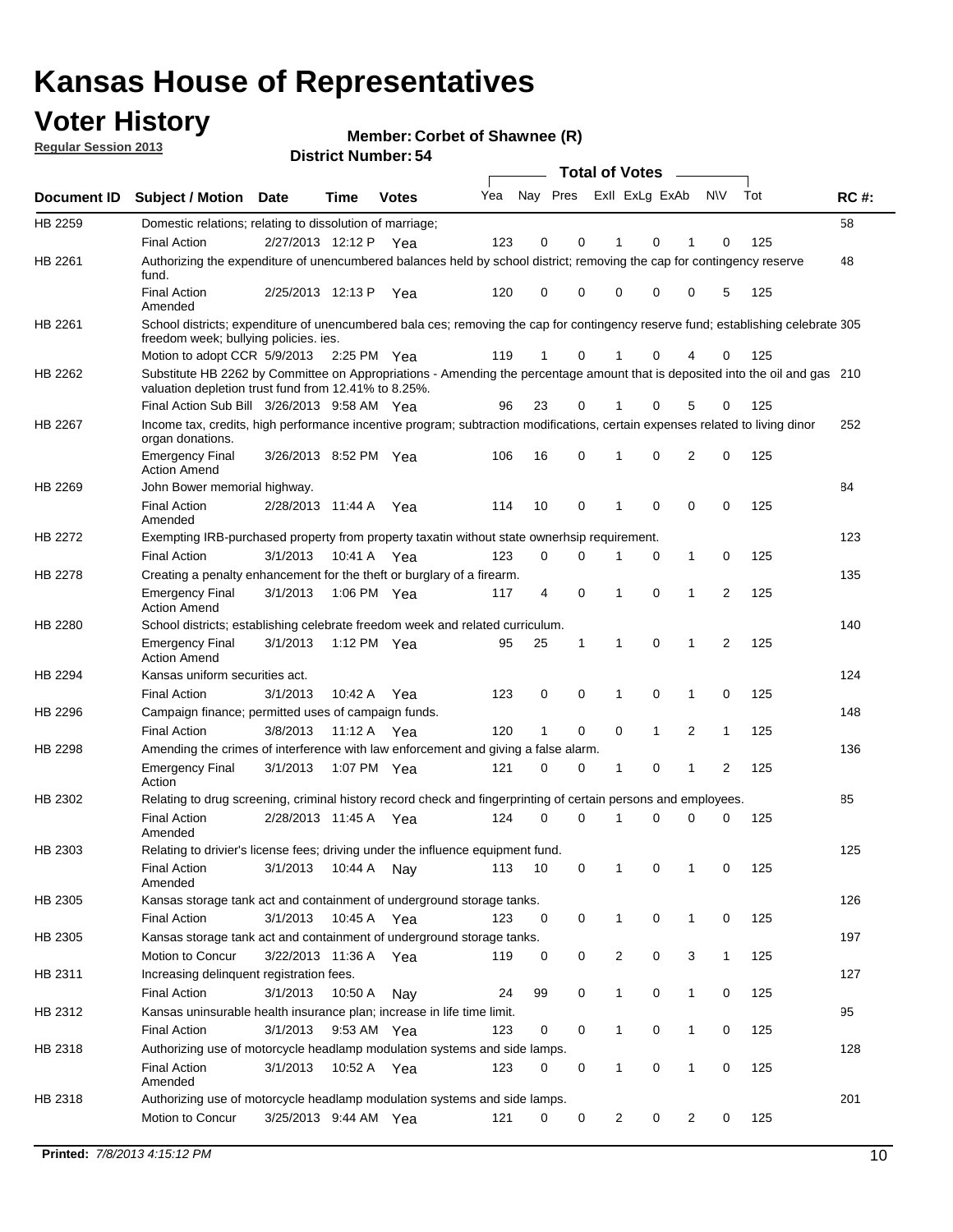## **Voter History**

**Member: Corbet of Shawnee (R)** 

**Regular Session 2013**

**District Number: 54**

|             |                                                                                                                                                                                             |                       |         |              |     |                |   | <b>Total of Votes</b> |             |                |              |     |             |
|-------------|---------------------------------------------------------------------------------------------------------------------------------------------------------------------------------------------|-----------------------|---------|--------------|-----|----------------|---|-----------------------|-------------|----------------|--------------|-----|-------------|
| Document ID | <b>Subject / Motion</b>                                                                                                                                                                     | <b>Date</b>           | Time    | <b>Votes</b> | Yea | Nay Pres       |   | Exll ExLg ExAb        |             |                | <b>NV</b>    | Tot | <b>RC#:</b> |
| HB 2319     | Creating the coalition of innovative districts act.                                                                                                                                         |                       |         |              |     |                |   |                       |             |                |              |     | 149         |
|             | <b>Final Action</b><br>Amended                                                                                                                                                              | 3/8/2013              |         | 11:17 A Yea  | 74  | 47             | 0 | 0                     | 1           | 3              | 0            | 125 |             |
| HB 2319     | Creating the coalition of innovative districts act.                                                                                                                                         |                       |         |              |     |                |   |                       |             |                |              |     | 279         |
|             | Motion to Adopt CCR 4/5/2013                                                                                                                                                                |                       |         | 1:03 PM Yea  | 71  | 47             | 0 | 2                     | 0           | 3              | 2            | 125 |             |
| HB 2322     | Relating to the division of health of the department of health and environment.                                                                                                             |                       |         |              |     |                |   |                       |             |                |              |     | 86          |
|             | <b>Final Action</b><br>Amended                                                                                                                                                              | 2/28/2013 11:46 A Yea |         |              | 118 | 6              | 0 | 1                     | 0           | 0              | 0            | 125 |             |
| HB 2326     | VoIP and IP enabled services.                                                                                                                                                               |                       |         |              |     |                |   |                       |             |                |              |     | 129         |
|             | <b>Final Action</b><br>Amended                                                                                                                                                              | 3/1/2013              | 10:53 A | Yea          | 123 | 0              | 0 | 1                     | $\mathbf 0$ | 1              | 0            | 125 |             |
| HB 2338     | Courts; docket fees.                                                                                                                                                                        |                       |         |              |     |                |   |                       |             |                |              |     | 211         |
|             | <b>Final Action</b><br>Amended                                                                                                                                                              | 3/26/2013 10:00 A     |         | Yea          | 67  | 52             | 0 | 1                     | 0           | 5              | 0            | 125 |             |
| HB 2339     | Allowing insurers to return premiums to a policyholder separate from the notice of an adverse underwriting decision.                                                                        |                       |         |              |     |                |   |                       |             |                |              |     | 67          |
|             | <b>Final Action</b>                                                                                                                                                                         | 2/28/2013 11:16 A Yea |         |              | 124 | 0              | 0 | 1                     | 0           | 0              | 0            | 125 |             |
| HB 2339     | Combining life insurance with certain additional health related riders, insurance agents-lines of insurance, health insurance for 287<br>certain firefighters and law enforcement officers. |                       |         |              |     |                |   |                       |             |                |              |     |             |
|             | Motion to Adopt CCR 4/5/2013 7:15 PM Yea                                                                                                                                                    |                       |         |              | 116 | 4              | 0 | 2                     | 0           | 2              | 1            | 125 |             |
| HB 2343     | Relating to the secretary of health and environment; office of laboratory services.                                                                                                         |                       |         |              |     |                |   |                       |             |                |              |     | 130         |
|             | <b>Final Action</b>                                                                                                                                                                         | 3/1/2013              | 10:54 A | Nav          | 89  | 34             | 0 | 1                     | 0           | 1              | 0            | 125 |             |
| HB 2349     | School districts; audit by legislative post audit committee.                                                                                                                                |                       |         |              |     |                |   |                       |             |                |              |     | 87          |
|             | <b>Final Action</b><br>Amended                                                                                                                                                              | 2/28/2013 11:48 A Yea |         |              | 120 | $\overline{4}$ | 0 | 1                     | 0           | 0              | $\mathbf 0$  | 125 |             |
| HB 2349     | School districts; audit by legislative post audit committee.                                                                                                                                |                       |         |              |     |                |   |                       |             |                |              |     | 291         |
|             | Motion to Concur                                                                                                                                                                            | 4/5/2013              |         | 7:55 PM Yea  | 118 | 2              | 0 | 2                     | 0           | 2              | $\mathbf{1}$ | 125 |             |
| HB 2352     | Maximum benefits increased for certain members of the Kansas police and firemen's retirement system.                                                                                        |                       |         |              |     |                |   |                       |             |                |              |     | 88          |
|             | <b>Final Action</b>                                                                                                                                                                         | 2/28/2013 11:49 A     |         | Yea          | 124 | 0              | 0 | 1                     | 0           | 0              | 0            | 125 |             |
| HB 2353     | Adding certain controlled substances as schedule I drugs.                                                                                                                                   |                       |         |              |     |                |   |                       |             |                |              |     | 138         |
|             | <b>Emergency Final</b><br>Action                                                                                                                                                            | 3/1/2013              |         | 1:09 PM Yea  | 121 | 0              | 0 | $\mathbf 1$           | 0           | 1              | 2            | 125 |             |
| HB 2357     | 242nd engineer company ae" KS army national guard ae" membrial highway.                                                                                                                     |                       |         |              |     |                |   |                       |             |                |              |     | 96          |
|             | <b>Final Action</b>                                                                                                                                                                         | 3/1/2013              |         | 9:54 AM Yea  | 123 | 0              | 0 | 1                     | 0           | 1              | 0            | 125 |             |
| HB 2357     | 242nd engineer company-KS army national guard- highway.                                                                                                                                     |                       |         |              |     |                |   |                       |             |                |              |     | 202         |
|             | Motion to Concur                                                                                                                                                                            | 3/25/2013 9:47 AM Yea |         |              | 121 | $\mathbf 0$    | 0 | 2                     | 0           | $\overline{2}$ | 0            | 125 |             |
| HB 2363     | Exempting certain aggregate mining operations from department of health and environment regulations.                                                                                        |                       |         |              |     |                |   |                       |             |                |              |     | 131         |
|             | <b>Final Action</b><br>Amended                                                                                                                                                              | 3/1/2013              |         | 10:56 A Yea  | 123 | 0              | 0 | $\mathbf{1}$          | 0           | 1              | 0            | 125 |             |
| HB 2363     | Water; wastewater regulations for sand and gravel; streams, dams and water obstructions.                                                                                                    |                       |         |              |     |                |   |                       |             |                |              |     | 280         |
|             | Motion to Adopt CCR 4/5/2013                                                                                                                                                                |                       |         | 1:10 PM Yea  | 119 | 0              | 0 | 2                     | 0           | 3              | 1            | 125 |             |
| HB 2368     | Relating to the governor's mental health services planning council.                                                                                                                         |                       |         |              |     |                |   |                       |             |                |              |     | 137         |
|             | <b>Emergency Final</b><br><b>Action Amend</b>                                                                                                                                               | 3/1/2013              |         | 1:08 PM Yea  | 121 | 0              | 0 | 1                     | 0           | 1              | 2            | 125 |             |
| HB 2377     | Relating to court fees and costs; judicial branch surcharge fund.                                                                                                                           |                       |         |              |     |                |   |                       |             |                |              |     | 212         |
|             | <b>Final Action</b>                                                                                                                                                                         | 3/26/2013 10:01 A Yea |         |              | 118 | 1              | 0 | 1                     | 0           | 5              | 0            | 125 |             |
| HB 2378     | Sales tax exemption for sales of certain machinery and equipment used for surface mining activities.                                                                                        |                       |         |              |     |                |   |                       |             |                |              |     | 251         |
|             | <b>Emergency Final</b><br><b>Action Amend</b>                                                                                                                                               | 3/26/2013 8:51 PM Yea |         |              | 104 | 18             | 0 | 1                     | 0           | 2              | 0            | 125 |             |
| HB 2381     | Election campaign finance; removing certain limitations to contributions made during legislative sessions.                                                                                  |                       |         |              |     |                |   |                       |             |                |              |     | 198         |
|             | <b>Final Action</b><br>Amended                                                                                                                                                              | 3/25/2013 9:30 AM Yea |         |              | 100 | 21             | 0 | 2                     | 0           | $\overline{2}$ | 0            | 125 |             |
| HB 2387     | Clarifying that felony murder is not a lesser included offense of capital murder.<br><b>Final Action</b>                                                                                    | 3/26/2013 10:02 A Yea |         |              | 117 | 2              | 0 | $\mathbf 1$           | 0           | 5              | 0            | 125 | 213         |
|             |                                                                                                                                                                                             |                       |         |              |     |                |   |                       |             |                |              |     |             |

**Printed:**  $7/8/20134:15:12 \text{ PM}$  11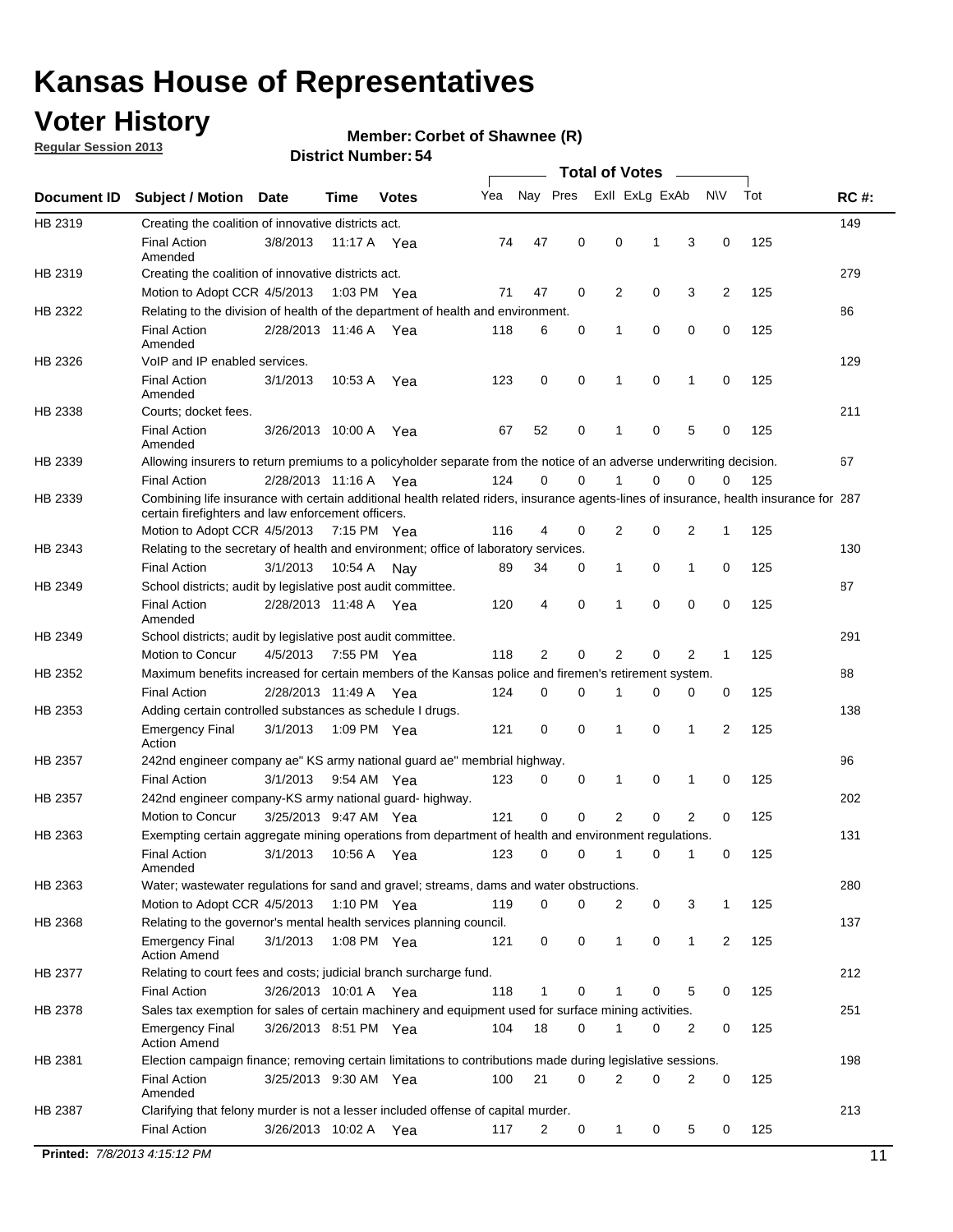## **Voter History**

**Member: Corbet of Shawnee (R)** 

**Regular Session 2013**

|                 |                                                                                                                                                                                                                                                  |                       |        | ט ו וסעווואר ועוווסוע |     |              |          |                | <b>Total of Votes</b>   | $\overline{\phantom{a}}$ |              |     |             |
|-----------------|--------------------------------------------------------------------------------------------------------------------------------------------------------------------------------------------------------------------------------------------------|-----------------------|--------|-----------------------|-----|--------------|----------|----------------|-------------------------|--------------------------|--------------|-----|-------------|
| Document ID     | <b>Subject / Motion Date</b>                                                                                                                                                                                                                     |                       | Time   | <b>Votes</b>          | Yea |              |          |                | Nay Pres Exll ExLg ExAb |                          | <b>NV</b>    | Tot | <b>RC#:</b> |
| HB 2389         | Capital murder; notice of intent to seek the death penalty.                                                                                                                                                                                      |                       |        |                       |     |              |          |                |                         |                          |              |     | 214         |
|                 | <b>Final Action</b>                                                                                                                                                                                                                              | 3/26/2013 10:03 A Yea |        |                       | 118 | 1            | 0        | 1              | 0                       | 5                        | 0            | 125 |             |
| HB 2391         | School finance; amount of tax levy authorized to finance ancillary school facilities.                                                                                                                                                            |                       |        |                       |     |              |          |                |                         |                          |              |     | 237         |
|                 | <b>Emergency Final</b><br><b>Action Amend</b>                                                                                                                                                                                                    | 3/26/2013 8:30 PM Yea |        |                       | 64  | 57           | 0        | $\mathbf 1$    | 0                       | 2                        | 1            | 125 |             |
| HB 2391         | Senate Substitute for HB 2391 by Committee on Ways and Means - Creating the joint committee on uniform educational<br>standards oversight.                                                                                                       |                       |        |                       |     |              |          |                |                         |                          |              |     | 321         |
|                 | Sub Motion to Concur 6/1/2013                                                                                                                                                                                                                    |                       | 10:06P | Yea                   | 55  | 58           | 0        | 0              | 0                       | 6                        | 6            | 125 |             |
| HB 2396         | Allowing the secretary of administration to identify state owned real property as surplus property and establishing an appeals 253<br>process of such identification; also amending procedures for the disposition of state surplus real estate. |                       |        |                       |     |              |          |                |                         |                          |              |     |             |
|                 | <b>Emergency Final</b><br><b>Action Amend</b>                                                                                                                                                                                                    | 3/26/2013 8:53 PM Yea |        |                       | 122 | 0            | 0        |                | O                       | 2                        | 0            | 125 |             |
| HB 2403         | Issuing \$1,500,000,000 of pension obligation bonds to finance a portion of the unfunded actuarial liability of KPERS.                                                                                                                           |                       |        |                       |     |              |          |                |                         |                          |              |     | 236         |
|                 | <b>Final Action</b><br>Amended                                                                                                                                                                                                                   | 3/26/2013 8:29 PM Yea |        |                       | 73  | 49           | 0        | 1              | 0                       | $\overline{2}$           | 0            | 125 |             |
| <b>HCR 5014</b> | Urging approval of the Presidential Permit application allowing the construction and operation of the TransCanada Keystone<br>XL Pipeline.                                                                                                       |                       |        |                       |     |              |          |                |                         |                          |              |     | 215         |
|                 | <b>Final Action</b>                                                                                                                                                                                                                              | 3/26/2013 10:05 A     |        | Yea                   | 108 | 11           | 0        | 1              | 0                       | 5                        | 0            | 125 |             |
| HR 6004         | Rules of House of Representatives, permanent rules of the 2013-2014 biennium.                                                                                                                                                                    |                       |        |                       |     |              |          |                |                         |                          |              |     | 4           |
|                 | <b>Final Action</b><br>Amended                                                                                                                                                                                                                   | 1/28/2013 11:09 A Yea |        |                       | 82  | 40           | 0        | 0              | 0                       | 3                        | 0            | 125 |             |
| SB <sub>1</sub> | Legislative Post Audit; periodic audits of the State treasurer and the pooled money investment board.                                                                                                                                            |                       |        |                       |     |              |          |                |                         |                          |              |     | 216         |
|                 | <b>Final Action</b><br>Amended                                                                                                                                                                                                                   | 3/26/2013 10:06 A     |        | Yea                   | 118 | 1            | $\Omega$ | 1              | 0                       | 5                        | 0            | 125 |             |
| SB 16           | Kansas racketeer influenced and corrupt organization act, criminal street gangs.                                                                                                                                                                 |                       |        |                       |     |              |          |                |                         |                          |              |     | 217         |
|                 | <b>Final Action</b><br>Amended                                                                                                                                                                                                                   | 3/26/2013 10:12 A     |        | Nav                   | 74  | 45           | 0        | $\mathbf{1}$   | 0                       | 5                        | 0            | 125 |             |
| <b>SB 20</b>    | Civil procedure; temporary restraining orders and poverty affidavits.                                                                                                                                                                            |                       |        |                       |     |              |          |                |                         |                          |              |     | 190         |
|                 | <b>Final Action</b><br>Amended                                                                                                                                                                                                                   | 3/22/2013 11:15 A     |        | Yea                   | 119 | 0            | 0        | $\overline{2}$ | 0                       | 3                        | $\mathbf{1}$ | 125 |             |
| SB 20           | Civil procedure; temporary restraining orders and poverty affidavits.                                                                                                                                                                            |                       |        |                       |     |              |          |                |                         |                          |              |     | 304         |
|                 | Motion to adopt CCR 5/9/2013                                                                                                                                                                                                                     |                       |        | 2:21 PM $Yea$         | 119 | $\mathbf{1}$ | 0        | 1              | 0                       | 4                        | 0            | 125 |             |
| SB 21           | Firearms; criminal possession of a firearm; expungement; personal and family protection act.                                                                                                                                                     |                       |        |                       |     |              |          |                |                         |                          |              |     | 255         |
|                 | <b>Emergency Final</b><br>Action                                                                                                                                                                                                                 | 3/26/2013 8:56 PM Yea |        |                       | 119 | 3            | 0        | 1              | 0                       | 2                        | 0            | 125 |             |
| <b>SB 23</b>    | Continuation of statewide tax levy for public schools.                                                                                                                                                                                           |                       |        |                       |     |              |          |                |                         |                          |              |     | 243         |
|                 | <b>Emergency Final</b><br><b>Action Amend</b>                                                                                                                                                                                                    | 3/26/2013 8:38 PM Yea |        |                       | 122 | 0            | 0        | 1              | 0                       | 2                        | 0            | 125 |             |
| SB 23           | School districts; sttewide tax levy for public schools; school finance amendments.                                                                                                                                                               |                       |        |                       |     |              |          |                |                         |                          |              |     | 296         |
|                 | Motion to Adopt CCR 4/5/2013                                                                                                                                                                                                                     |                       |        | 9:32 PM Yea           | 119 | 1            | 0        |                | 2<br>0                  | 2                        | 1            | 125 |             |
| <b>SB 24</b>    | Insurance - Risk-based capital requirements for property, casualty and life insurance companies.                                                                                                                                                 |                       |        |                       |     |              |          |                |                         |                          |              |     | 204         |
|                 | <b>Final Action</b>                                                                                                                                                                                                                              | 3/26/2013 9:50 AM Yea |        |                       | 119 | 0            | 0        | 1              | 0                       | 5                        | 0            | 125 |             |
| <b>SB 25</b>    | Insurance-Risk-based capital requirements for health organizations.                                                                                                                                                                              |                       |        |                       |     |              |          |                |                         |                          |              |     | 205         |
|                 | <b>Final Action</b>                                                                                                                                                                                                                              | 3/26/2013 9:51 AM Yea |        |                       | 119 | 0            | 0        | 1              | 0                       | 5                        | 0            | 125 |             |
| <b>SB 27</b>    | Eligibility of students under the military service scholarship program act.                                                                                                                                                                      |                       |        |                       |     |              |          |                |                         |                          |              |     | 166         |
|                 | <b>Final Action</b><br>Amended                                                                                                                                                                                                                   | 3/19/2013 10:35 A Yea |        |                       | 123 | 0            | 0        |                | 0                       | 1                        | 0            | 125 |             |
| SB 28           | Authorizing the division of emergency management within the adjutant general's department to accept certain real property.                                                                                                                       |                       |        |                       |     |              |          |                |                         |                          |              |     | 184         |
|                 | <b>Final Action</b>                                                                                                                                                                                                                              | 3/21/2013 11:22 A Yea |        |                       | 121 | 0            | 0        | $\mathbf{1}$   | 0                       | 3                        | 0            | 125 |             |
| SB 37           | Kansas home inspectors professional competence and financial responsibility act.                                                                                                                                                                 |                       |        |                       |     |              |          |                |                         |                          |              |     | 218         |
|                 | <b>Final Action</b>                                                                                                                                                                                                                              | 3/26/2013 10:14 A Yea |        |                       | 102 | 17           | 0        | 1              | 0                       | 5                        | 0            | 125 |             |
| SB 51           | Health insurance coverage for bankers association.                                                                                                                                                                                               |                       |        |                       |     |              |          |                |                         |                          |              |     | 189         |
|                 | <b>Final Action</b>                                                                                                                                                                                                                              | 3/22/2013 11:14 A Yea |        |                       | 119 | 0            | 0        |                | $\overline{2}$<br>0     | 3                        | 1            | 125 |             |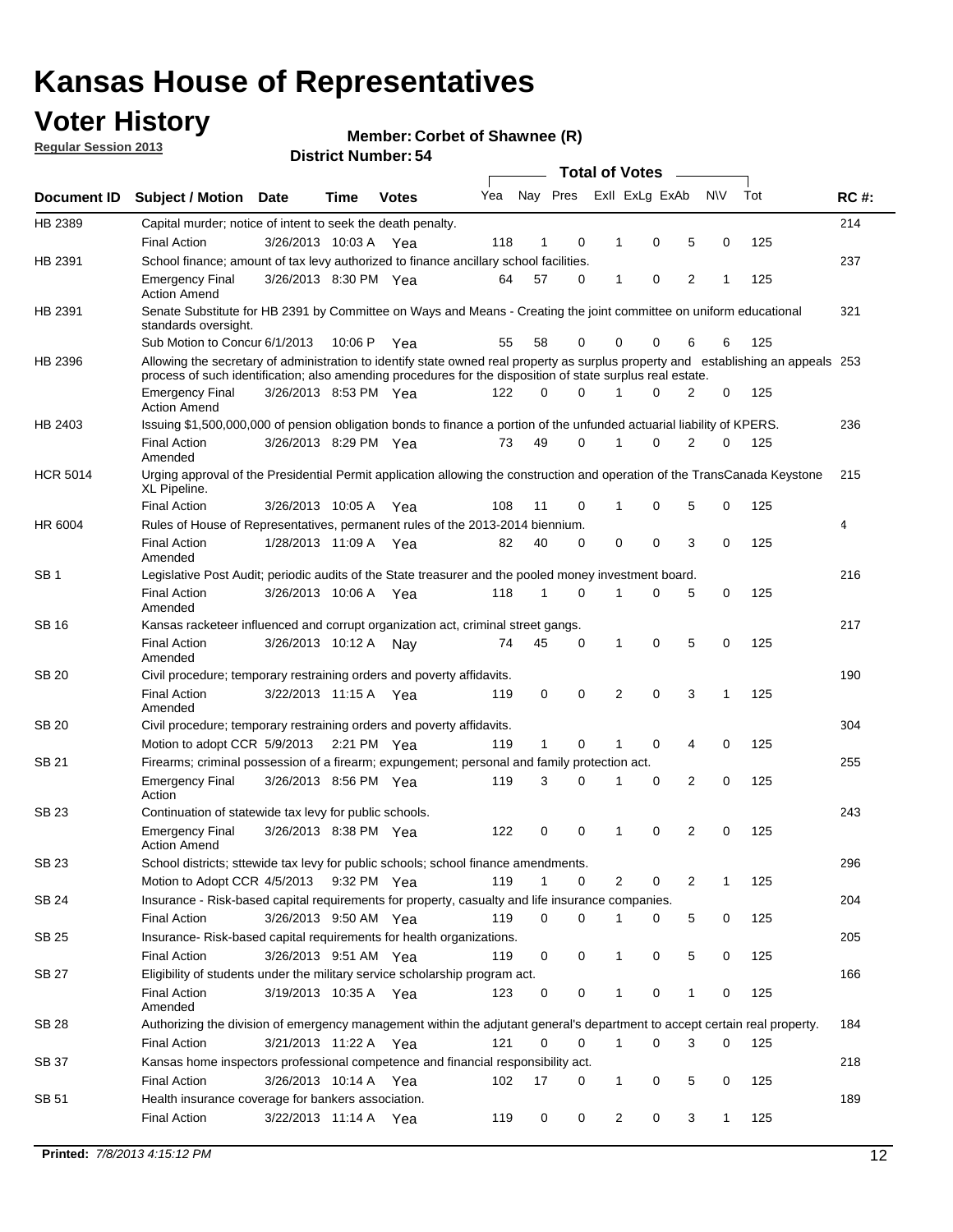## **Voter History**

**Member: Corbet of Shawnee (R)** 

**Regular Session 2013**

| Document ID  | <b>Subject / Motion</b>                                                                                                                                                                                                                                                                                                                                                                                 | <b>Date</b>           | Time        | <b>Votes</b> | Yea | Nay Pres |          | Exll ExLg ExAb |   |                | <b>NV</b>   | Tot | <b>RC#:</b> |
|--------------|---------------------------------------------------------------------------------------------------------------------------------------------------------------------------------------------------------------------------------------------------------------------------------------------------------------------------------------------------------------------------------------------------------|-----------------------|-------------|--------------|-----|----------|----------|----------------|---|----------------|-------------|-----|-------------|
| SB 52        | Mortgage interest rate cap increase.                                                                                                                                                                                                                                                                                                                                                                    |                       |             |              |     |          |          |                |   |                |             |     | 238         |
|              | <b>Emergency Final</b><br>Action                                                                                                                                                                                                                                                                                                                                                                        | 3/26/2013 8:32 PM Yea |             |              | 120 | 2        | 0        | 1              | 0 | 2              | 0           | 125 |             |
| <b>SB 56</b> | Transferring the recognition of county fair associations from the secretary of agriculture to the board of county<br>commissioners.                                                                                                                                                                                                                                                                     |                       |             |              |     |          |          |                |   |                |             |     | 191         |
|              | <b>Final Action</b><br>Amended                                                                                                                                                                                                                                                                                                                                                                          | 3/22/2013 11:21 A     |             | Yea          | 119 | 0        | 0        | 2              | 0 | 3              | 1           | 125 |             |
| <b>SB 57</b> | Substitute for SB 57 by Committee on Agriculture - Agriculture; powers and duties of the department of agriculture relating to<br>poultry improvement plan and domesticated deer.                                                                                                                                                                                                                       |                       |             |              |     |          |          |                |   |                |             |     | 192         |
|              | Final Action Sub Bill 3/22/2013 11:24 A Yea<br>Amended                                                                                                                                                                                                                                                                                                                                                  |                       |             |              | 79  | 40       | 0        | 2              | 0 | 3              | $\mathbf 1$ | 125 |             |
| SB 57        | Substitute for SB 57 by Committee on Agriculture - Agriculture; powers and duties of the department of agriculture relating to<br>poultry improvement plan, stockyards and domesticated deer.                                                                                                                                                                                                           |                       |             |              |     |          |          |                |   |                |             |     | 262         |
|              | Motion to adopt CCR 4/4/2013                                                                                                                                                                                                                                                                                                                                                                            |                       | 2:18 PM Nav |              | 80  | 42       | 0        |                | 0 | 2              | 0           | 125 |             |
| SB 58        | Sentencing for unlawful manufacturing of controlled substances.                                                                                                                                                                                                                                                                                                                                         |                       |             |              |     |          |          |                |   |                |             |     | 219         |
| <b>SB 59</b> | <b>Final Action</b><br>Attorney general; reward for information.                                                                                                                                                                                                                                                                                                                                        | 3/26/2013 10:15 A     |             | Yea          | 119 | 0        | 0        | 1              | 0 | 5              | 0           | 125 | 193         |
|              | <b>Final Action</b>                                                                                                                                                                                                                                                                                                                                                                                     | 3/22/2013 11:25 A     |             | Yea          | 119 | 0        | 0        | 2              | 0 | 3              | 1           | 125 |             |
| SB 62        | Making gas pipeline safety terminology consistent with federal regulations.                                                                                                                                                                                                                                                                                                                             |                       |             |              |     |          |          |                |   |                |             |     | 163         |
|              | <b>Final Action</b>                                                                                                                                                                                                                                                                                                                                                                                     | 3/19/2013 10:32 A     |             | Yea          | 123 | 0        | 0        | 1              | 0 | 1              | 0           | 125 |             |
| SB 63        | Elections; voting crimes, penalties and prosecution.                                                                                                                                                                                                                                                                                                                                                    |                       |             |              |     |          |          |                |   |                |             |     | 246         |
|              | <b>Emergency Final</b><br><b>Action Amend</b>                                                                                                                                                                                                                                                                                                                                                           | 3/26/2013 8:42 PM Yea |             |              | 69  | 53       | 0        | 1              | 0 | $\overline{2}$ | 0           | 125 |             |
| SB 68        | Driver's license examinations; locations.                                                                                                                                                                                                                                                                                                                                                               |                       |             |              |     |          |          |                |   |                |             |     | 220         |
|              | <b>Final Action</b>                                                                                                                                                                                                                                                                                                                                                                                     | 3/26/2013 10:16 A     |             | Yea          | 116 | 3        | 0        | 1              | 0 | 5              | 0           | 125 |             |
| SB 69        | Motor vehicles; vehicle registration and license plates.                                                                                                                                                                                                                                                                                                                                                |                       |             |              |     |          |          |                |   |                |             |     | 167         |
|              | <b>Final Action</b>                                                                                                                                                                                                                                                                                                                                                                                     | 3/19/2013 10:37 A     |             | Yea          | 117 | 6        | 0        | 1              | 0 | $\mathbf{1}$   | 0           | 125 |             |
| SB 74        | Prison-made goods act; prohibiting prisoner production of manufactured or modular homes.                                                                                                                                                                                                                                                                                                                |                       |             |              |     |          |          |                |   |                |             |     | 221         |
|              | <b>Final Action</b>                                                                                                                                                                                                                                                                                                                                                                                     | 3/26/2013 10:19 A     |             | Yea          | 87  | 32       | 0        | 1              | 0 | 5              | 0           | 125 |             |
| SB 75        | Record requirements and civil penalties relating to sales of plastic bulk merchandise containers.                                                                                                                                                                                                                                                                                                       |                       |             |              |     |          |          |                |   |                |             |     | 222         |
|              | <b>Final Action</b>                                                                                                                                                                                                                                                                                                                                                                                     | 3/26/2013 10:21 A     |             | Nav          | 101 | 18       | 0        | 1              | 0 | 5              | 0           | 125 |             |
| SB 81        | Open records; requests for criminal justice information; restriction of certain officials' information from publicly accessible<br>records.                                                                                                                                                                                                                                                             |                       |             |              |     |          |          |                |   |                |             |     | 194         |
|              | <b>Final Action</b><br>Amended                                                                                                                                                                                                                                                                                                                                                                          | 3/22/2013 11:27 A     |             | Yea          | 119 | 0        | 0        | $\overline{2}$ | 0 | 3              | 1           | 125 |             |
| <b>SB 83</b> | House Substitute for SB 83 by Committee on Taxation - Income tax deductions and modifications; severance tax; sales tax;<br>delinquent tax liabilities.                                                                                                                                                                                                                                                 |                       |             |              |     |          |          |                |   |                |             |     | 187         |
|              | Final Action Sub Bill 3/21/2013 11:30 A                                                                                                                                                                                                                                                                                                                                                                 |                       |             | Yea          | 96  | 25       | 0        | 1              | 0 | 3              | 0           | 125 |             |
| SB 83        | House Substitute for SB 83 by Committee on Taxation--Income tax deductions and modifications; severance tax; sales tax and 260<br>compensating use tax, preseumptions relating to nexus; property tax, exemptions, new automobile manufacturinge property;<br>taxation of watercraft; leased commercial and industrial property appeals; correction of clerical errors.<br>Motion to adopt CCR 4/3/2013 |                       | 10:35 A Yea |              | 104 | 15       | $\Omega$ | $\mathbf 1$    | 0 | 3              | 2           | 125 |             |
| SB 84        | House Substitute for SB 84 by Committee on Taxation - Reduction to state income tax rates based on selected actual state                                                                                                                                                                                                                                                                                |                       |             |              |     |          |          |                |   |                |             |     | 188         |
|              | general fund receipts computations; distribution of revenues from sales and compensating use tax; reduction of<br>Final Action Sub Bill 3/21/2013 11:34 A Yea                                                                                                                                                                                                                                           |                       |             |              | 82  | 39       | $\Omega$ | 1              | 0 | 3              | 0           | 125 |             |
|              | Amended                                                                                                                                                                                                                                                                                                                                                                                                 |                       |             |              |     |          |          |                |   |                |             |     |             |
| SB 84        | House Substitute for SB 84 -- Reduction to state income tax rates based on selected actual state general fund receipts<br>computations; reduction of itemized deductions.                                                                                                                                                                                                                               |                       |             |              |     |          |          |                |   |                |             |     | 317         |
|              | Motion to adopt CCR 5/28/2013 2:32 PM Nav                                                                                                                                                                                                                                                                                                                                                               |                       |             |              | 42  | 71       | 0        | 1              | 0 | 9              | 2           | 125 |             |
| SB 84        | House Substitute for SB 84 -- Reduction to state income tax rates based on selected actual state general fund receipts<br>computations; reduction of itemized deductions.                                                                                                                                                                                                                               |                       |             |              |     |          |          |                |   |                |             |     | 319         |
|              | Motion to adopt CCR 5/30/2013 9:14 PM Nay                                                                                                                                                                                                                                                                                                                                                               |                       |             |              | 18  | 94       | 0        | 1              | 0 | 9              | 3           | 125 |             |
| SB 85        | Motor vehicle insurance; providing proof of insurance by cellular phone or portable electronic device.<br><b>Final Action</b>                                                                                                                                                                                                                                                                           | 3/20/2013 10:25 A Yea |             |              | 123 | 0        | 0        |                | 0 | 1              | 0           | 125 | 175         |
|              |                                                                                                                                                                                                                                                                                                                                                                                                         |                       |             |              |     |          |          |                |   |                |             |     |             |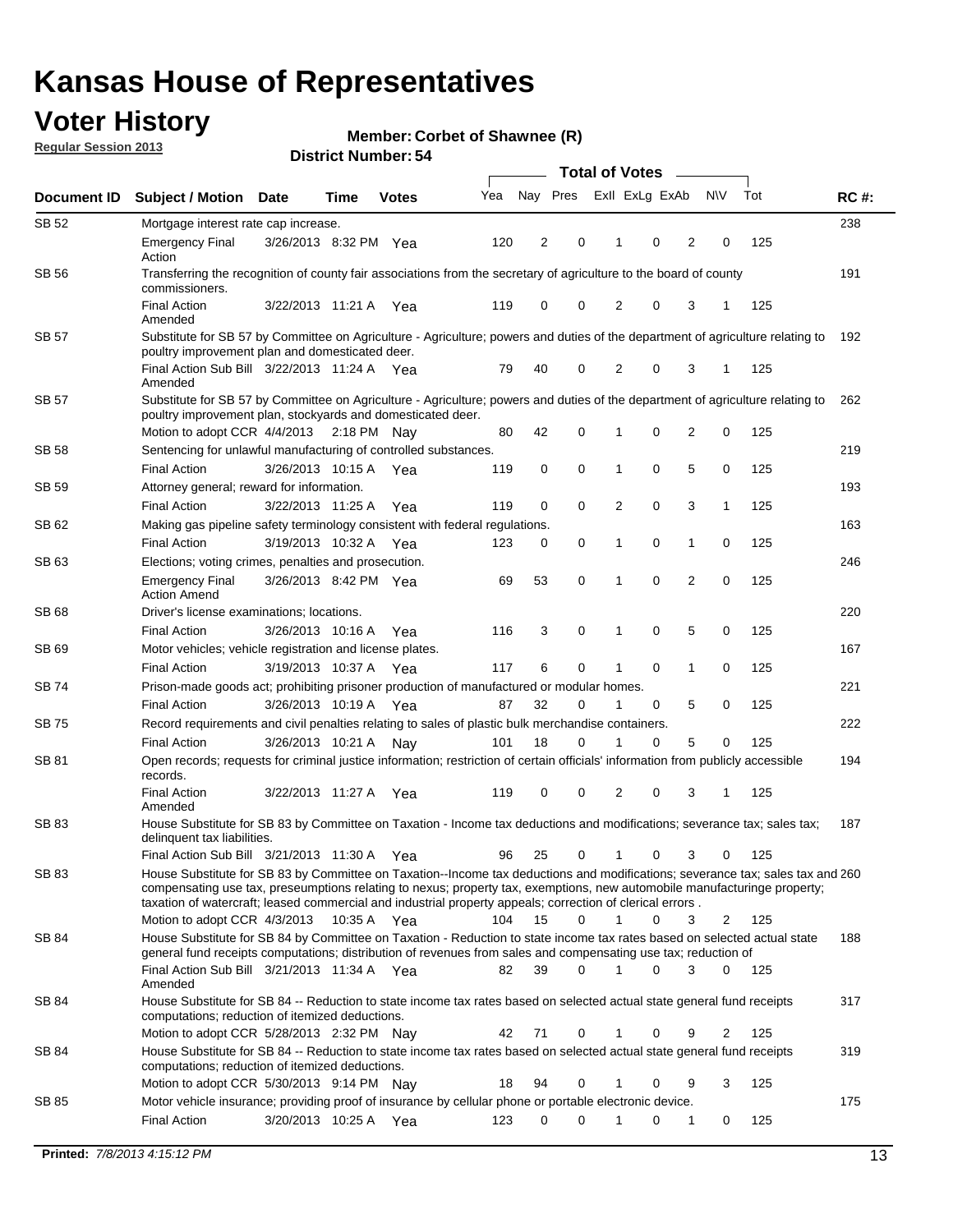## **Voter History**

**Regular Session 2013**

#### **Member: Corbet of Shawnee (R)**

| Document ID   |                                                                                                       |                                                                                 |         |              |     |                |             |                |             |                |              |     |             |  |  |  |  |  |  |  |  |  |
|---------------|-------------------------------------------------------------------------------------------------------|---------------------------------------------------------------------------------|---------|--------------|-----|----------------|-------------|----------------|-------------|----------------|--------------|-----|-------------|--|--|--|--|--|--|--|--|--|
|               | <b>Subject / Motion</b>                                                                               | <b>Date</b>                                                                     | Time    | <b>Votes</b> | Yea | Nay Pres       |             | Exll ExLg ExAb |             |                | N\V          | Tot | <b>RC#:</b> |  |  |  |  |  |  |  |  |  |
| <b>SB 88</b>  | Increasing the children's advocacy center assessment fee.                                             |                                                                                 |         |              |     |                |             |                |             |                |              |     | 223         |  |  |  |  |  |  |  |  |  |
|               | <b>Final Action</b><br>Amended                                                                        | 3/26/2013 10:22 A Yea                                                           |         |              | 118 | $\mathbf{1}$   | 0           | 1              | 0           | 5              | 0            | 125 |             |  |  |  |  |  |  |  |  |  |
| SB 96         | Motor vehicles; counties with multiple registration facilities; additional registration fee.          |                                                                                 |         |              |     |                |             |                |             |                |              |     | 224         |  |  |  |  |  |  |  |  |  |
|               | <b>Final Action</b><br>Amended                                                                        | 3/26/2013 10:24 A Yea                                                           |         |              | 106 | 12             | 0           | 1              | 0           | 5              | 1            | 125 |             |  |  |  |  |  |  |  |  |  |
| SB 96         | Additional motor vehicle registration fees.                                                           |                                                                                 |         |              |     |                |             |                |             |                |              |     | 263         |  |  |  |  |  |  |  |  |  |
|               | Motion to adopt CCR 4/4/2013 2:21 PM Yea                                                              |                                                                                 |         |              | 114 | 8              | $\mathbf 0$ | 1              | 0           | 2              | 0            | 125 |             |  |  |  |  |  |  |  |  |  |
| SB 102        | Requiring the state treasurer to provide a list of daily deposits to the secretary of administration. |                                                                                 |         |              |     |                |             |                |             |                |              |     | 195         |  |  |  |  |  |  |  |  |  |
|               | <b>Final Action</b><br>Amended                                                                        | 3/22/2013 11:28 A Yea                                                           |         |              | 119 | $\mathbf 0$    | 0           | 2              | 0           | 3              | 1            | 125 |             |  |  |  |  |  |  |  |  |  |
| SB 102        | Enacting the second amendment protection act.                                                         |                                                                                 |         |              |     |                |             |                |             |                |              |     |             |  |  |  |  |  |  |  |  |  |
|               | Motion to Adopt CCR 4/5/2013                                                                          |                                                                                 |         | 9:20 PM Yea  | 96  | 24             | 0           | 2              | 0           | 2              | 1            | 125 |             |  |  |  |  |  |  |  |  |  |
| SB 111        | Establishing Native American legislative day at the capitol; awarding of high school diplomas.        |                                                                                 |         |              |     |                |             |                |             |                |              |     |             |  |  |  |  |  |  |  |  |  |
|               | <b>Emergency Final</b><br><b>Action Amend</b>                                                         | 3/26/2013 8:41 PM Yea                                                           |         |              | 122 | 0              | 0           | 1              | 0           | 2              | 0            | 125 |             |  |  |  |  |  |  |  |  |  |
| <b>SB 113</b> | Credit unions; changes in certain loan limitations.                                                   |                                                                                 |         |              |     |                |             |                |             |                |              |     | 234         |  |  |  |  |  |  |  |  |  |
|               | <b>Emergency Final</b><br>Action                                                                      | 3/26/2013 8:25 PM Yea                                                           |         |              | 122 | 0              | 0           | 1              | 0           | 2              | 0            | 125 |             |  |  |  |  |  |  |  |  |  |
| SB 118        | Relating to law enforcement reporting and investigation of missing persons.                           |                                                                                 |         |              |     |                |             |                |             |                |              |     | 225         |  |  |  |  |  |  |  |  |  |
|               | <b>Final Action</b>                                                                                   | 3/26/2013 10:25 A Yea                                                           |         |              | 119 | 0              | 0           | 1              | 0           | 5              | 0            | 125 |             |  |  |  |  |  |  |  |  |  |
| SB 120        | Enacting the Kansas farmers' market promotion act.                                                    |                                                                                 |         |              |     |                |             |                |             |                |              |     | 196         |  |  |  |  |  |  |  |  |  |
|               | <b>Final Action</b><br>Amended                                                                        | 3/22/2013 11:31 A Nay                                                           |         |              | 68  | 51             | 0           | 2              | $\mathbf 0$ | 3              | 1            | 125 |             |  |  |  |  |  |  |  |  |  |
| SB 122        | Kansas administrative procedure act; service of order or notice.                                      |                                                                                 |         |              |     |                |             |                |             |                |              |     | 226         |  |  |  |  |  |  |  |  |  |
|               | <b>Final Action</b><br>Amended                                                                        | 3/26/2013 10:26 A Yea                                                           |         |              | 119 | 0              | $\mathbf 0$ | 1              | $\mathbf 0$ | 5              | 0            | 125 |             |  |  |  |  |  |  |  |  |  |
| SB 122        | Elections; unauthorized voting disclosures.                                                           |                                                                                 |         |              |     |                |             |                |             |                |              |     | 286         |  |  |  |  |  |  |  |  |  |
|               | Motion to Adopt CCR 4/5/2013                                                                          |                                                                                 |         | 6:23 PM Yea  | 89  | 31             | 0           | 2              | 0           | 2              | 1            | 125 |             |  |  |  |  |  |  |  |  |  |
| SB 124        | Amending the Kansas restraint of trade act.                                                           |                                                                                 |         |              |     |                |             |                |             |                |              |     | 227         |  |  |  |  |  |  |  |  |  |
|               | <b>Final Action</b><br>Amended                                                                        | 3/26/2013 10:27 A                                                               |         | Yea          | 116 | $\overline{c}$ | 1           | 1              | $\mathbf 0$ | 5              | 0            | 125 |             |  |  |  |  |  |  |  |  |  |
| SB 124        | Amending the Kansas restraint of trade act.                                                           |                                                                                 |         |              |     |                |             |                |             |                |              |     | 273         |  |  |  |  |  |  |  |  |  |
|               | Motion to Adopt CCR 4/5/2013                                                                          |                                                                                 | 11:06 A | Yea          | 97  | 23             | 0           | 2              | 0           | 2              | $\mathbf{1}$ | 125 |             |  |  |  |  |  |  |  |  |  |
| <b>SB 128</b> | Career technical education incentive program amendments.                                              |                                                                                 |         |              |     |                |             |                |             |                |              |     | 168         |  |  |  |  |  |  |  |  |  |
|               | <b>Final Action</b><br>Amended                                                                        | 3/19/2013 10:39 A                                                               |         | Yea          | 123 | 0              | 0           | 1              | 0           | 1              | 0            | 125 |             |  |  |  |  |  |  |  |  |  |
| <b>SB 129</b> | Bank commissioner; certain fees and hearing costs.                                                    |                                                                                 |         |              |     |                |             |                |             |                |              |     | 254         |  |  |  |  |  |  |  |  |  |
|               | <b>Emergency Final</b><br><b>Action Amend</b>                                                         | 3/26/2013 8:55 PM Yea                                                           |         |              | 110 | 12             | 0           | 1              | 0           | 2              | 0            | 125 |             |  |  |  |  |  |  |  |  |  |
| <b>SB 129</b> | Mortgage interest rate cap increase.                                                                  |                                                                                 |         |              |     |                |             |                |             |                |              |     | 272         |  |  |  |  |  |  |  |  |  |
|               | Motion to Adopt CCR 4/5/2013                                                                          |                                                                                 | 10:42 A | Yea          | 121 | 0              | 0           | 2              | 0           | $\overline{2}$ | 0            | 125 |             |  |  |  |  |  |  |  |  |  |
| SB 135        | Transferring boiler inspection duties from the department of labor to the state fire marshal.         |                                                                                 |         |              |     |                |             |                |             |                |              |     | 228         |  |  |  |  |  |  |  |  |  |
|               | <b>Final Action</b>                                                                                   | 3/26/2013 10:28 A Yea                                                           |         |              | 114 | 5              | 0           | 1              | 0           | 5              | 0            | 125 |             |  |  |  |  |  |  |  |  |  |
| SB 136        | Providing veterans designation on driver's licenses and nondriver identification cards.               |                                                                                 |         |              |     |                |             |                |             |                |              |     | 244         |  |  |  |  |  |  |  |  |  |
|               | Emergency Final<br><b>Action Amend</b>                                                                | 3/26/2013 8:39 PM Yea                                                           |         |              | 119 | 3              | 0           | 1              | 0           | 2              | 0            | 125 |             |  |  |  |  |  |  |  |  |  |
| SB 139        | Kansas money transmitter act.                                                                         |                                                                                 |         |              |     |                |             |                |             |                |              |     | 229         |  |  |  |  |  |  |  |  |  |
|               | <b>Final Action</b>                                                                                   | 117<br>0<br>5<br>0<br>125<br>3/26/2013 10:30 A<br>$\mathbf{1}$<br>1<br>1<br>Yea |         |              |     |                |             |                |             |                |              |     |             |  |  |  |  |  |  |  |  |  |
| SB 142        |                                                                                                       | 241<br>Abortion; concerning civil actions related to abortion.                  |         |              |     |                |             |                |             |                |              |     |             |  |  |  |  |  |  |  |  |  |
|               | <b>Emergency Final</b><br>Action                                                                      | 3/26/2013 8:36 PM Yea                                                           |         |              | 89  | 33             | 0           | 1              | 0           | 2              | 0            | 125 |             |  |  |  |  |  |  |  |  |  |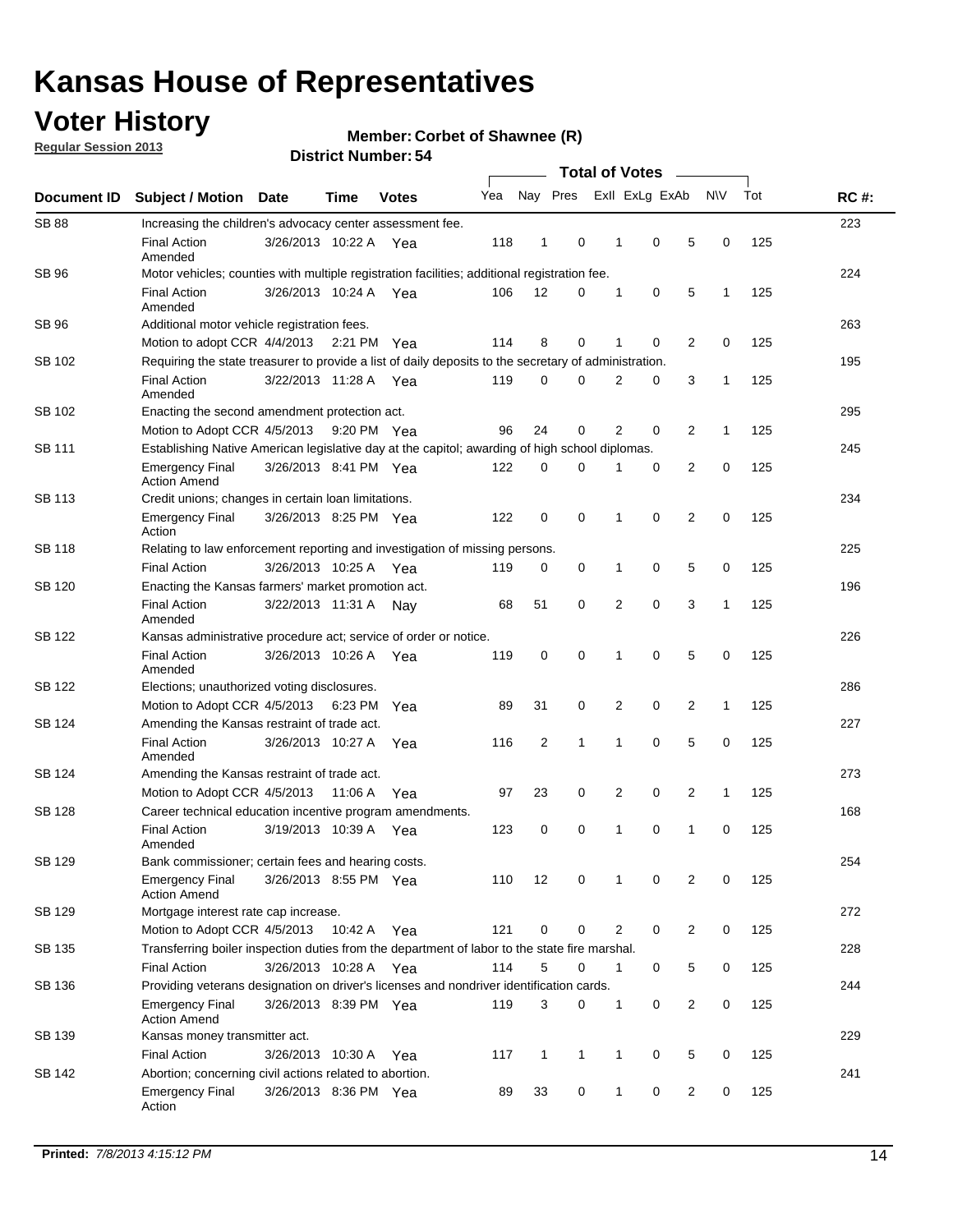## **Voter History**

**Member: Corbet of Shawnee (R)** 

**Regular Session 2013**

| Document ID     |                                                                                                                                                                                                       |                                                                                         |             |              | <b>Total of Votes</b><br>$\sim$ |          |   |   |                |                |           |     |             |
|-----------------|-------------------------------------------------------------------------------------------------------------------------------------------------------------------------------------------------------|-----------------------------------------------------------------------------------------|-------------|--------------|---------------------------------|----------|---|---|----------------|----------------|-----------|-----|-------------|
|                 | <b>Subject / Motion Date</b>                                                                                                                                                                          |                                                                                         | Time        | <b>Votes</b> | Yea                             | Nay Pres |   |   | Exll ExLg ExAb |                | <b>NV</b> | Tot | <b>RC#:</b> |
| <b>SB 149</b>   | 239<br>Drug screening for recipients of cash assistance and unemployment benefits.                                                                                                                    |                                                                                         |             |              |                                 |          |   |   |                |                |           |     |             |
|                 | <b>Emergency Final</b><br><b>Action Amend</b>                                                                                                                                                         | 3/26/2013 8:33 PM Yea                                                                   |             |              | 106                             | 16       | 0 | 1 | 0              | 2              | 0         | 125 |             |
| SB 164          | Relating to the director of vehicles regulating providers of motor vehicle functions.                                                                                                                 |                                                                                         |             |              |                                 |          |   |   |                |                |           |     | 247         |
|                 | <b>Emergency Final</b><br><b>Action Amend</b>                                                                                                                                                         | 3/26/2013 8:43 PM Yea                                                                   |             |              | 117                             | 5        | 0 | 1 | 0              | 2              | 0         | 125 |             |
| SB 164          | Relating to the director of vehicles regulating providers of motor vehicle functions.                                                                                                                 |                                                                                         |             |              |                                 |          |   |   |                |                |           |     | 268         |
|                 |                                                                                                                                                                                                       | 0<br>Motion to adopt CCR 4/4/2013<br>9<br>0<br>1<br>2<br>2<br>125<br>5:32 PM Yea<br>111 |             |              |                                 |          |   |   |                |                |           |     |             |
| SB 166          | Insurers supervision, rehabilitation and liquidation act; derivatives.                                                                                                                                |                                                                                         |             |              |                                 |          |   |   |                |                |           |     | 206         |
|                 | <b>Final Action</b>                                                                                                                                                                                   | 3/26/2013 9:52 AM Yea                                                                   |             |              | 119                             | 0        | 0 | 1 | 0              | 5              | 0         | 125 |             |
| SB 168          | Limiting nuisance actions against certain agricultural activities.                                                                                                                                    |                                                                                         |             |              |                                 |          |   |   |                |                |           |     | 169         |
|                 | <b>Final Action</b><br>Amended                                                                                                                                                                        | 3/19/2013 10:40 A Yea                                                                   |             |              | 111                             | 12       | 0 | 1 | 0              | 1              | 0         | 125 |             |
| SB 168          | Limiting nuisance actions against certain agricultural activities.                                                                                                                                    |                                                                                         |             |              |                                 |          |   |   |                |                |           |     | 264         |
|                 | Motion to adopt CCR 4/4/2013                                                                                                                                                                          |                                                                                         |             | 2:30 PM Yea  | 110                             | 12       | 0 | 1 | 0              | 2              | 0         | 125 |             |
| <b>SB 171</b>   | School districts; amendments to Kansas uniform financial accounting and reporting act.                                                                                                                |                                                                                         |             |              |                                 |          |   |   |                |                |           |     | 248         |
|                 | <b>Emergency Final</b><br><b>Action Amend</b>                                                                                                                                                         | 3/26/2013 8:44 PM Yea                                                                   |             |              | 122                             | 0        | 0 | 1 | 0              | 2              | 0         | 125 |             |
| SB 171          |                                                                                                                                                                                                       | School districts; amendments to Kansas uniform financial accounting and reporting act.  |             |              |                                 |          |   |   |                |                |           |     | 285         |
|                 | Motion to Adopt CCR 4/5/2013                                                                                                                                                                          |                                                                                         | 6:19 PM Yea |              | 63                              | 57       | 0 | 2 | 0              | 2              |           | 125 |             |
| SB 171          | Appropriations for FY 2013, FY 2014, FY 2015, FY 2016, FY 2017 and FY 2018 for various state agencies; capital<br>improvement projects; claims against the state.                                     |                                                                                         |             |              |                                 |          |   |   |                |                | 320       |     |             |
|                 | Motion to adopt CCR 6/1/2013 4:30 PM Yea                                                                                                                                                              |                                                                                         |             |              | 63                              | 51       | 0 | 0 | 0              | 8              | 3         | 125 |             |
| SB 187          | Establishing the workers compensation and employment security boards nominating committee; administrative law judge<br>appointment; workers compensation appeals board.                               |                                                                                         |             |              |                                 |          |   |   |                |                |           |     | 242         |
|                 | <b>Emergency Final</b><br><b>Action Amend</b>                                                                                                                                                         | 3/26/2013 8:37 PM Yea                                                                   |             |              | 88                              | 34       | 0 | 1 | 0              | 2              | 0         | 125 |             |
| SB 187          | Amending workers compensation law provisions; establishing the workers compensation and employment security boards<br>nominating committee; notice requirements; workplace health and safety program. |                                                                                         |             |              |                                 |          |   |   |                |                |           |     | 274         |
|                 | Motion to Adopt CCR 4/5/2013 11:26 A Yea                                                                                                                                                              |                                                                                         |             |              | 89                              | 31       | 0 | 2 | 0              | 3              | 0         | 125 |             |
| SB 199          | University of Kansas medical center; midwest center for stem cell therapy.                                                                                                                            |                                                                                         |             |              |                                 |          |   |   |                |                |           |     | 235         |
|                 | <b>Emergency Final</b><br><b>Action Amend</b>                                                                                                                                                         | 3/26/2013 8:26 PM Yea                                                                   |             |              | 90                              | 32       | 0 | 1 | 0              | 2              | 0         | 125 |             |
| SB 199          | Health care; stem cell therapy and unused medications.                                                                                                                                                |                                                                                         |             |              |                                 |          |   |   |                |                |           |     | 290         |
|                 | Motion to Adopt CCR 4/5/2013                                                                                                                                                                          |                                                                                         | 7:52 PM Yea |              | 90                              | 30       | 0 | 2 | 0              | $\overline{2}$ | 1         | 125 |             |
| SB 216          | Allowing a public building commission to acquire land for a municipal university similar to what such commission is currently<br>allowed to do for any state university.                              |                                                                                         |             |              |                                 |          |   |   |                |                |           |     | 185         |
|                 | <b>Final Action</b>                                                                                                                                                                                   | 3/21/2013 11:23 A Yea                                                                   |             |              | 121                             | 0        | 0 | 1 | 0              | 3              | 0         | 125 |             |
| SB 246          | Reconciling amendments to certain statutes.                                                                                                                                                           |                                                                                         |             |              |                                 |          |   |   |                |                |           |     | 315         |
|                 | <b>Emergency Final</b><br>Action                                                                                                                                                                      | 5/23/2013 2:14 PM Yea                                                                   |             |              | 111                             | 0        | 0 | 1 | 0              | 8              | 5         | 125 |             |
| <b>SCR 1604</b> | Joint rules for the Senate and House of Representatives, 2013-2014.                                                                                                                                   |                                                                                         |             |              |                                 |          |   |   |                |                |           |     | 5           |
|                 | <b>Final Action</b><br>Amended                                                                                                                                                                        | 1/28/2013 11:12 A Yea                                                                   |             |              | 81                              | 41       | 0 | 0 | 0              | 3              | 0         | 125 |             |
| <b>SCR 1606</b> | Honoring pregnancy maintenance resource centers.                                                                                                                                                      |                                                                                         |             |              |                                 |          |   |   |                |                |           |     | 240         |
|                 | <b>Emergency Final</b><br>Action                                                                                                                                                                      | 3/26/2013 8:34 PM Yea                                                                   |             |              | 122                             | 0        | 0 | 1 | 0              | 2              | 0         | 125 |             |